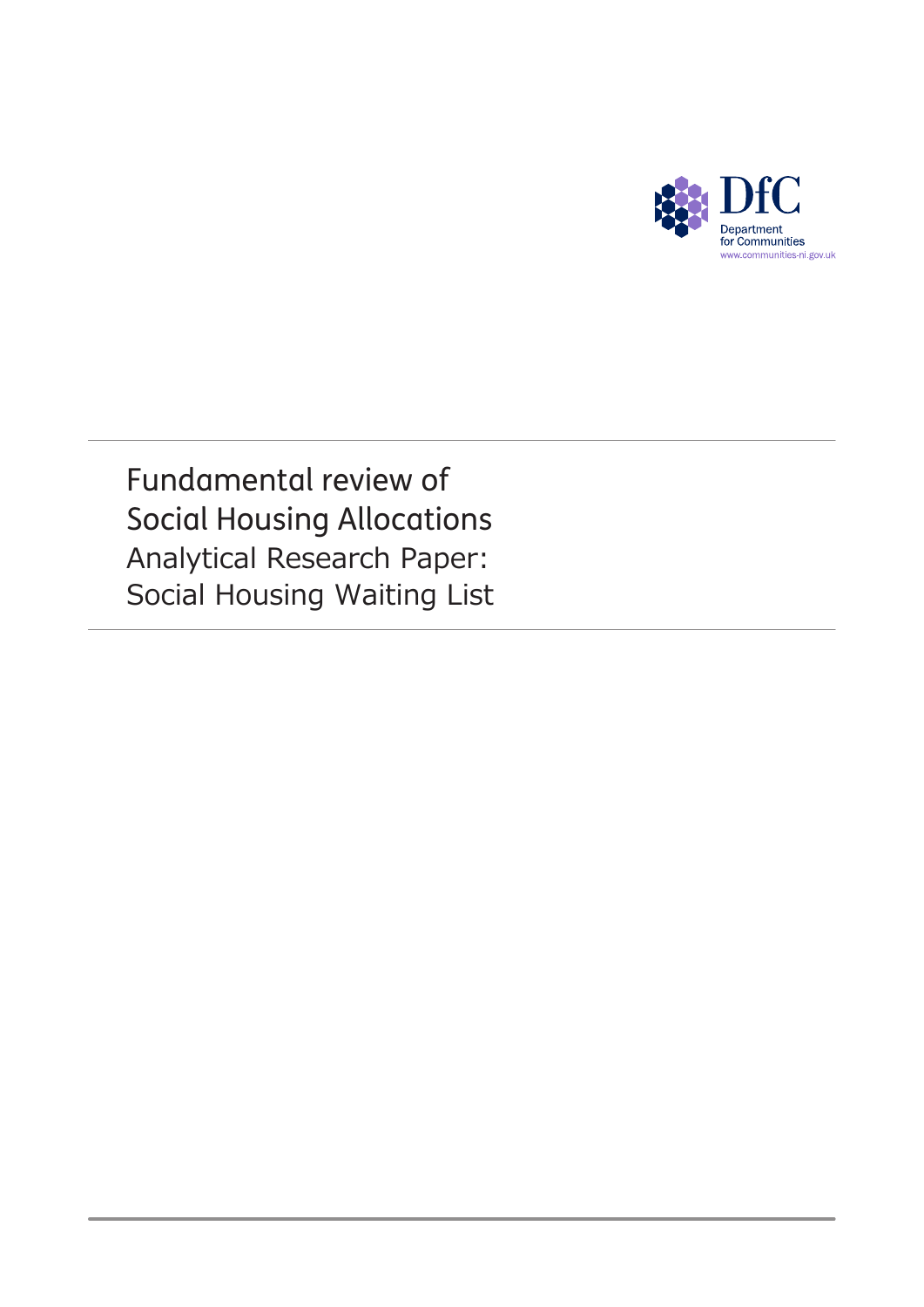# <span id="page-1-0"></span>**CONTENTS**

| Annex B: Days on waiting list for those unallocated social housing by date of data extract 18 |  |
|-----------------------------------------------------------------------------------------------|--|
| Annex C: Days on waiting list for those allocated social housing by date of data extract 22   |  |
|                                                                                               |  |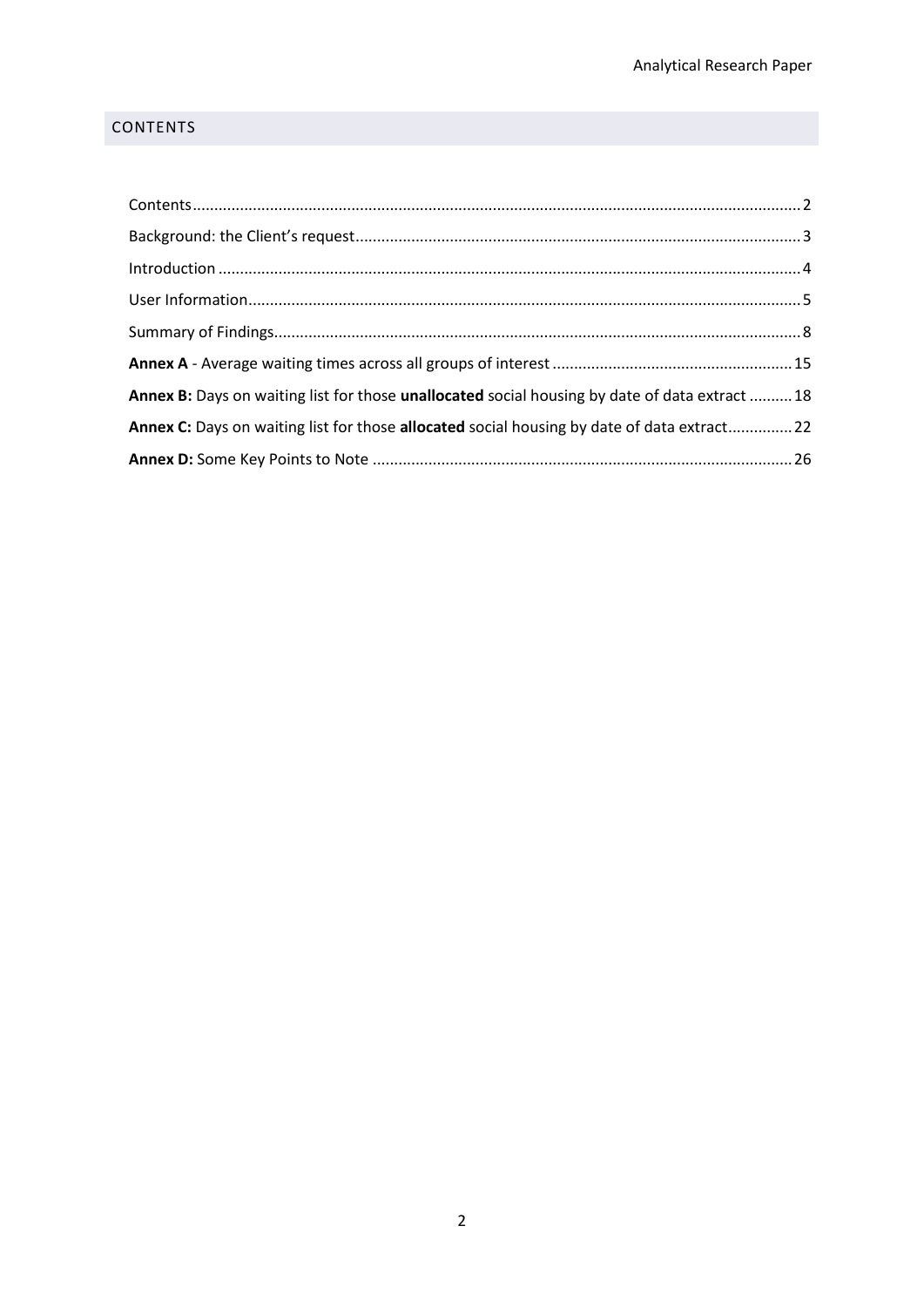#### <span id="page-2-0"></span>BACKGROUND: THE CLIENT'S REQUEST

1. Housing Group within the Department for Communities (DfC) commissioned this report from Analytical Services Unit (also in DfC). Housing Group set out the need for the report as follows:

Northern Ireland's first housing strategy entitled 'Facing the Future' gives recognition to the role housing plays in shaping our communities. The central vision of this strategy is that everyone should have the opportunity to access good quality housing at a reasonable cost. The vision seeks to direct activities to address housing need across all tenures.

The Housing Strategy Action Plan included a commitment to undertake a fundamental review of the allocations scheme, which duly commenced in 2012.

The equality screening undertaken as part of this review identified the need for an equality impact assessment. Independent advice was commissioned on equality matters relating to the Housing Strategy and, on reviewing the equality screening, the independent adviser noted that an Equality Impact Assessment (EQIA) of social housing allocations would benefit from a multivariate analysis to consider the impact of multiple identity issues.

The social housing waiting list in Northern Ireland is administered by the NIHE through the Housing Management System (HMS). The HMS records a wide range of information pertaining to applicants who apply for social housing, including equality related information such as religion, age, gender and dependant status. Also recorded is the date at which an applicant applies for social housing and the date at which they are allocated social housing (if allocated).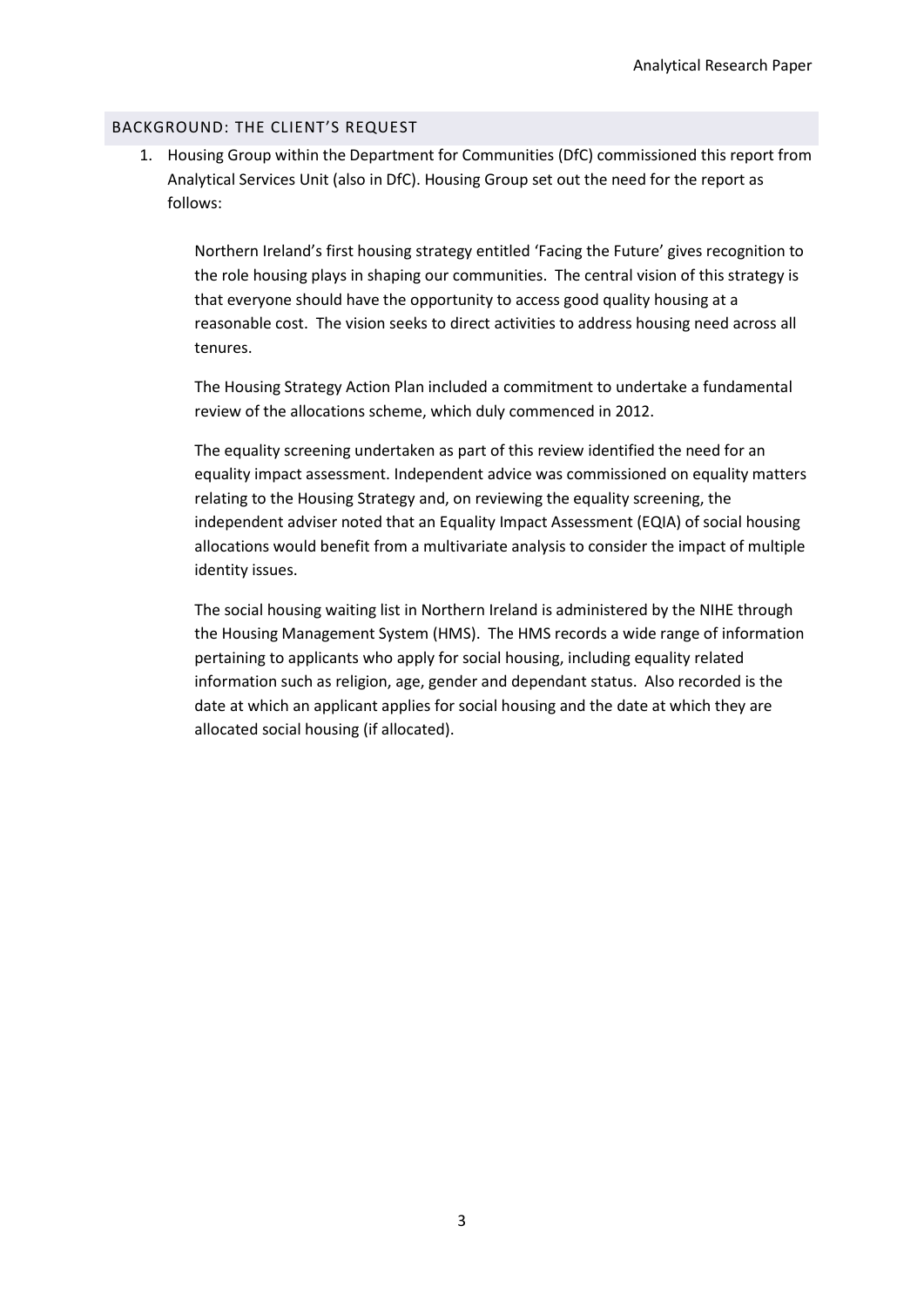# <span id="page-3-0"></span>INTRODUCTION

- 2. The aim of this paper is to consider the key research questions posed by Housing Group. In doing so supplementary information or analysis is provided where possible to add context and to assist with interpretation and understanding of results.
- 3. Housing Group's key concern is whether differences in waiting times persist (and to what extent) when confounding, or influencing, variables are controlled for. Specifically Housing Group wishes to investigate whether age, religion and the presence of dependants are likely to be influencing variables. The multiple identity element is essential to this analysis.

Key research questions are:

- i. How long have applicants (categorised according to NIHE's data on religious background, age group and presence of dependants) been on the waiting list at the point of allocation?
- ii. How long have applicants (categorized according to the breakdowns above) been on the waiting list without receiving an allocation?
- iii. How significant are any differences in waiting times between the multiple religious, age and dependants categories?
- iv. Are any such differences magnified or diminished by controlling for one category out of the three?<sup>1</sup>
- 4. To answer these questions this paper is based on an analysis of not only those who are on the current waiting list (as at point of data extraction) but also those who have been allocated housing from July 2011 (see paragraph 9 for further details) to time of data extraction. The project is based on descriptive statistics to allow for an examination of average waiting times for the groups noted within the research questions above. This will facilitate a high level assessment of the impact that demography has on average waiting times for housing allocations. See Descriptive Statistics section (page 8).
- 5. For this project information on social housing applications and allocations is made available through a data extract from the NIHE HMS. The information shared by the NIHE with Analytical Services Unit (ASU) under the project consists of those applicants on the social housing waiting list at the point of extract (11 May 2016) plus applicants re-housed since July 2011 (excluding transfers) irrespective of application claim date. Further detail is provided within the User Information Section below (page 5).
- 6. It is recommended that this paper is considered with reference to the User Information Section.

**<sup>.</sup>**  $1$  This question is not considered using the methods described in this report.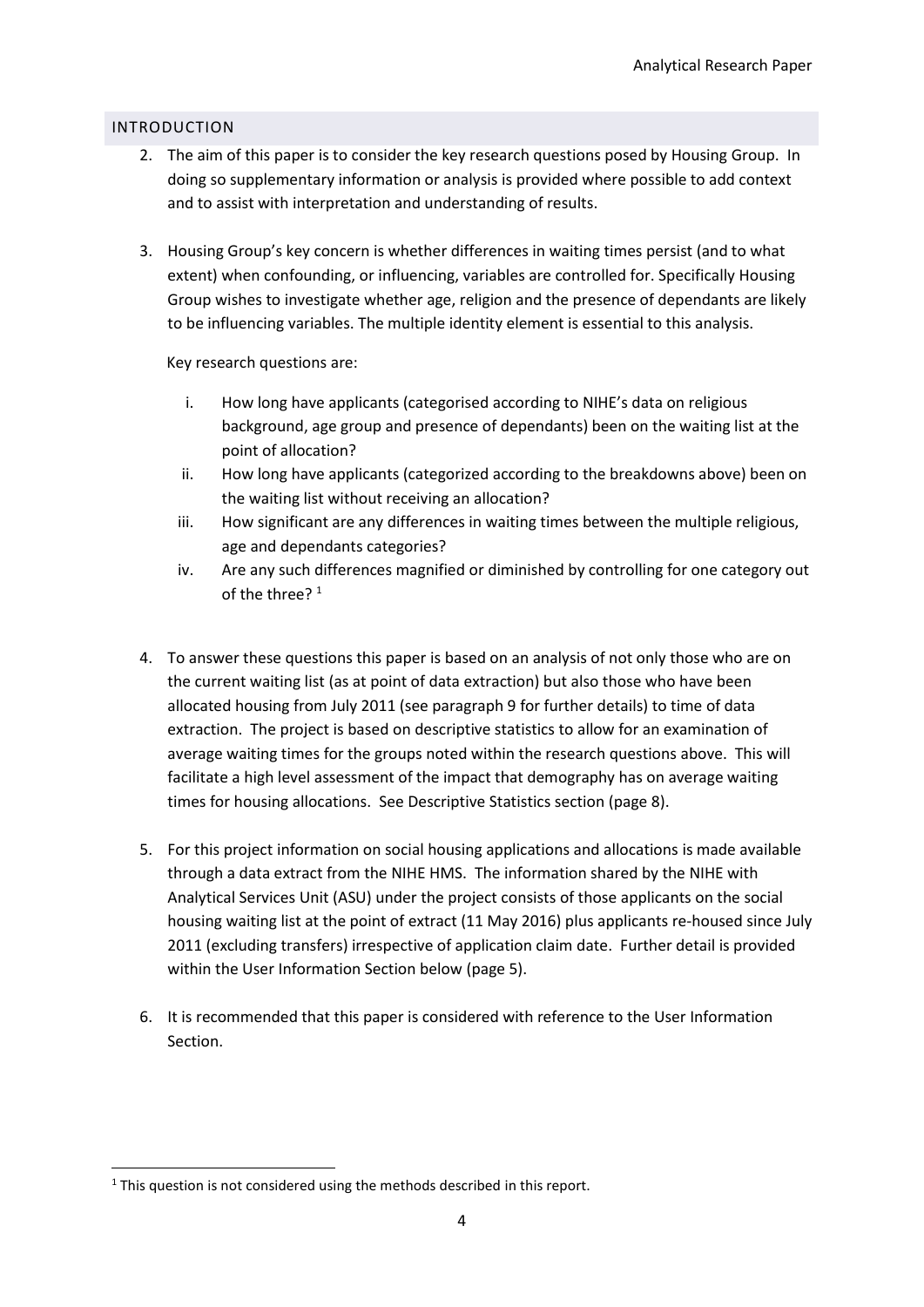#### <span id="page-4-0"></span>USER INFORMATION

#### *The Social Housing Waiting List data extract*

- 7. The information shared by the NIHE with ASU under the project was agreed to consist of the following datasets for social housing at the point of extract (11 May 2016) plus applicants rehoused, or allocated, since April 2012 (excluding transfers) irrespective of application claim, or application, date:
	- Waiting list for applicants, excluding transfers, (Including Active, Deferred, Offer Pending, Under Review, Offer Accepted)
	- Allocations for applicants since April 2012 (excluding transfers) irrespective of application claim date
- 8. While the actual data transferred includes details as agreed above, it also includes, in addition to this, details of allocations to social housing prior to April 2012, back as far as 4 July 2011. This analysis makes use of this additional information provided, therefore extending the study period for housing allocations back to 4 July 2011, and as a result, increases the number of cases and robustness of the analysis.

## *Reference Period Workaround*

9. The final dataset used for analysis in this project has been refined for the potential purpose of facilitating multivariate analysis. For consistency, the same final dataset has been used for purpose of descriptive statistics.

The analytical process has methods to account for any bias which might result from the absence of cases not included within the reference period. Specifically, bias may result from the loss of those applicants that applied for social housing between the period of the earliest application date on the data extract (August 1958) and July 2011 (the earliest allocation date on the data extract) and that were allocated social housing during that period. In other words, information is available on those who did not get housed over the period 1958 to 2011 but is not available for those applicants that did get housed. Consequently, it should be borne in mind that the dataset, in this context, is incomplete.

The dataset contains 7,647 cases (of the 78,452 total within the analysis), that applied for housing during this period (1958 - 2011) but that did not get housed by the data extract date. Common practice to account for cases that are not observationally at risk (i.e., the applicants that were housed during the period but whose details are not available) is to left truncate, or reset the date of data entry of those cases for which data is available; in this project the date is reset to 4 July 2011, which is the earliest allocation date on the data extract, to calculate a truncated waiting time from 04 July 2011. The proportion of cases within each of the main religious groupings that are affected by left truncation is quite even at around 10%.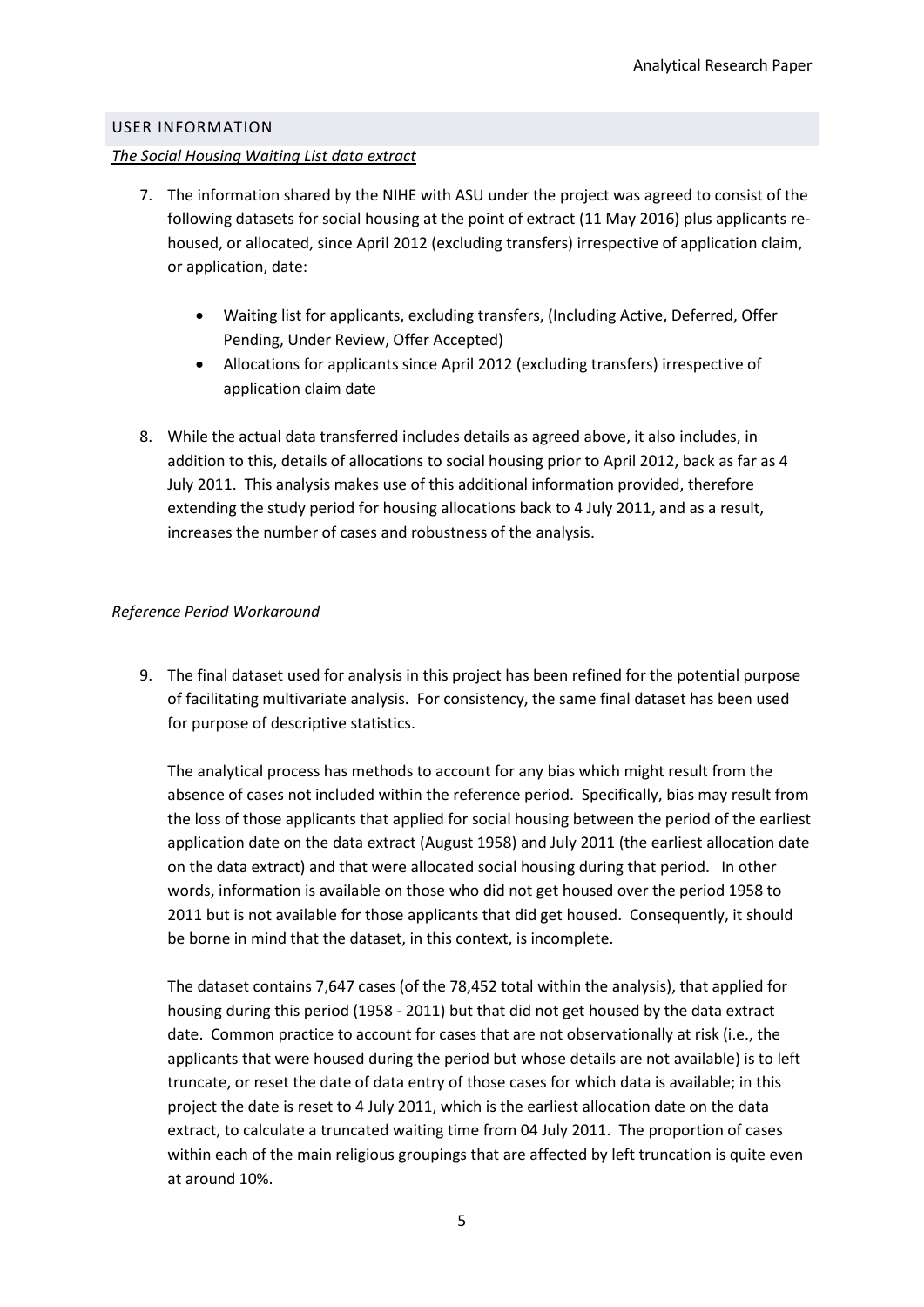# *Refining the Data for Analysis – Arbitrary Cut-off*

10. The following table (Table 1) provides a breakdown of the number of applicants on the list categorised by the number of days spent on the list (including those cases that are censored i.e., those that had not been housed by the date of data extract). The figures in this table account for left truncation noted in paragraph 9 above.

| Days on list | <b>Frequency</b> | <b>Percent</b> | <b>Cumulative</b><br><b>Frequency</b> |
|--------------|------------------|----------------|---------------------------------------|
| 0-1999       | 76580            | 98             | 76580                                 |
| 2000-3999    | 1646             | $\overline{2}$ | 78226                                 |
| 4000-5999    | 190              | 0              | 78416                                 |
| 6000-7999    | 23               | 0              | 78439                                 |
| 8000-9999    | 9                | 0              | 78448                                 |
| 10000-11999  | $\ast$           | $\ast$         | $\ast$                                |
| $12000+$     | ∗                | $\ast$         | 78452                                 |

Table 1: Days on list categorised by 2,000 day intervals

Due to the small number of cases (less than 100) existing in some of the higher groupings of days (exacerbated if breaking figures down by religion or other variables of interest) it has been decided to set a cut off point of 3,999 days on the list. This is in the interest of robustness of output given the potential effect of outliers and small numbers.

**Given this decision it is important to note that throughout this report, any reference to numbers on the waiting list is based on those who have waited, including those censored, up to 3,999 days**.

## *Notation and Reference*

11. Mean and Median Values: Although both mean and median values have been presented, unless otherwise stated the average waiting time referred to in the text will be based on the median value. This is to reduce the effect of outliers that the mean value will be subject to.

As a result of multiple breakdowns, the cell count for a number of specific groups is less than 100 and as such caution should be taken if making inference.

Any cell with a count of 5 or less has been suppressed to avoid disclosure of confidential information:

Suppressed due to disclosure control

"Case": A case refers to an applicant on the social housing waiting list and is interchangeable with 'applicant'.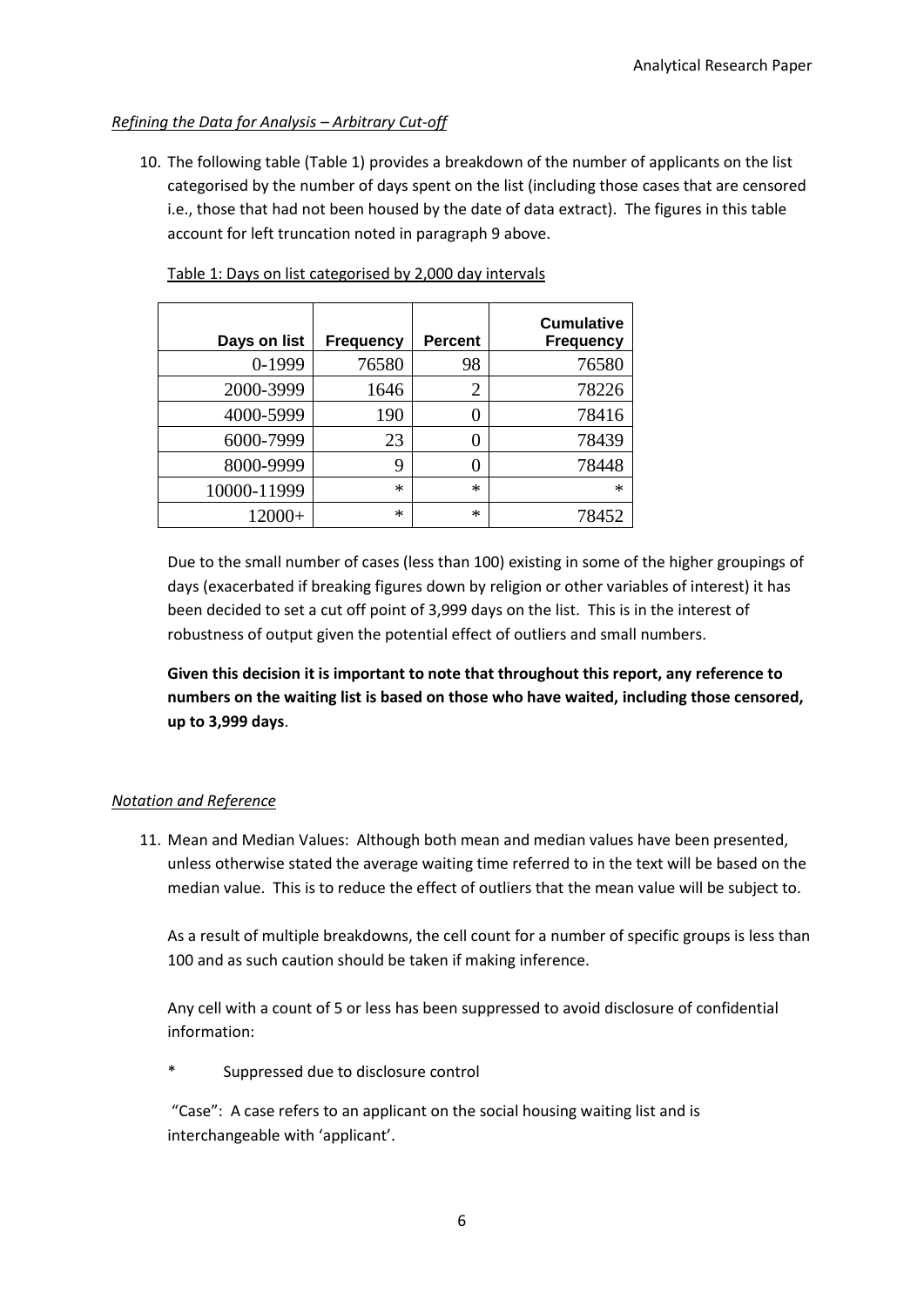"Event Status": This refers to whether or not a case (or applicant) has remained unallocated, or remained 'active', to the end of the study period (or data extract date). A value of 0 is given to those that have to be 'censored' or remain unallocated at the data extract date, while a value of 1 is given to those that are 'uncensored' or have been housed.

"Right Censoring": Applicants who remained (or were 'active') on the waiting list at 11 May 2016 were right censored i.e. the observation period ended before the event of interest (being re-housed) occurred.

## *Data Quality*

12. The data used within this analysis is deemed to be of sufficient quality. Data is sourced from NIHE and whilst ASU have been able to carry out a limited number of quality checks in regard to completeness and logic testing this can only be carried out on the data provided. The Project Working Group agreed that NIHE would undertake an exercise prior to data transfer to ensure data was of sufficient quality.

## *Change in Circumstances*

13. Circumstances of applicants on the social housing waiting list are subject to change over time. Any change in circumstance has the potential to influence the points score awarded to the applicant - the points system is used to determine need in regard to allocation of social housing. Analysis of the impact of change in circumstances is not, however, within the scope of the analysis contained within this paper as it introduces a new level of complexity and resource requirement. Findings below will be used in the assessment of the need for such further research.

## *Key Variables*

- 14. The following variables and respective groupings have been identified by the Project Working Group as pertinent to the analysis:
	- Religion (Catholic, Protestant, Mixed / Other, Unknown / Refused / None)
	- Age (16-24, 25-34, 35-44, 45-54, 55-64, 65+)
	- Dependants (Yes / No)
	- Points allocated (0, 1-29, 30-69, 70-99, 100-199, 200+)
	- Area [applied to live in] (New 11 Local Government District (LGD))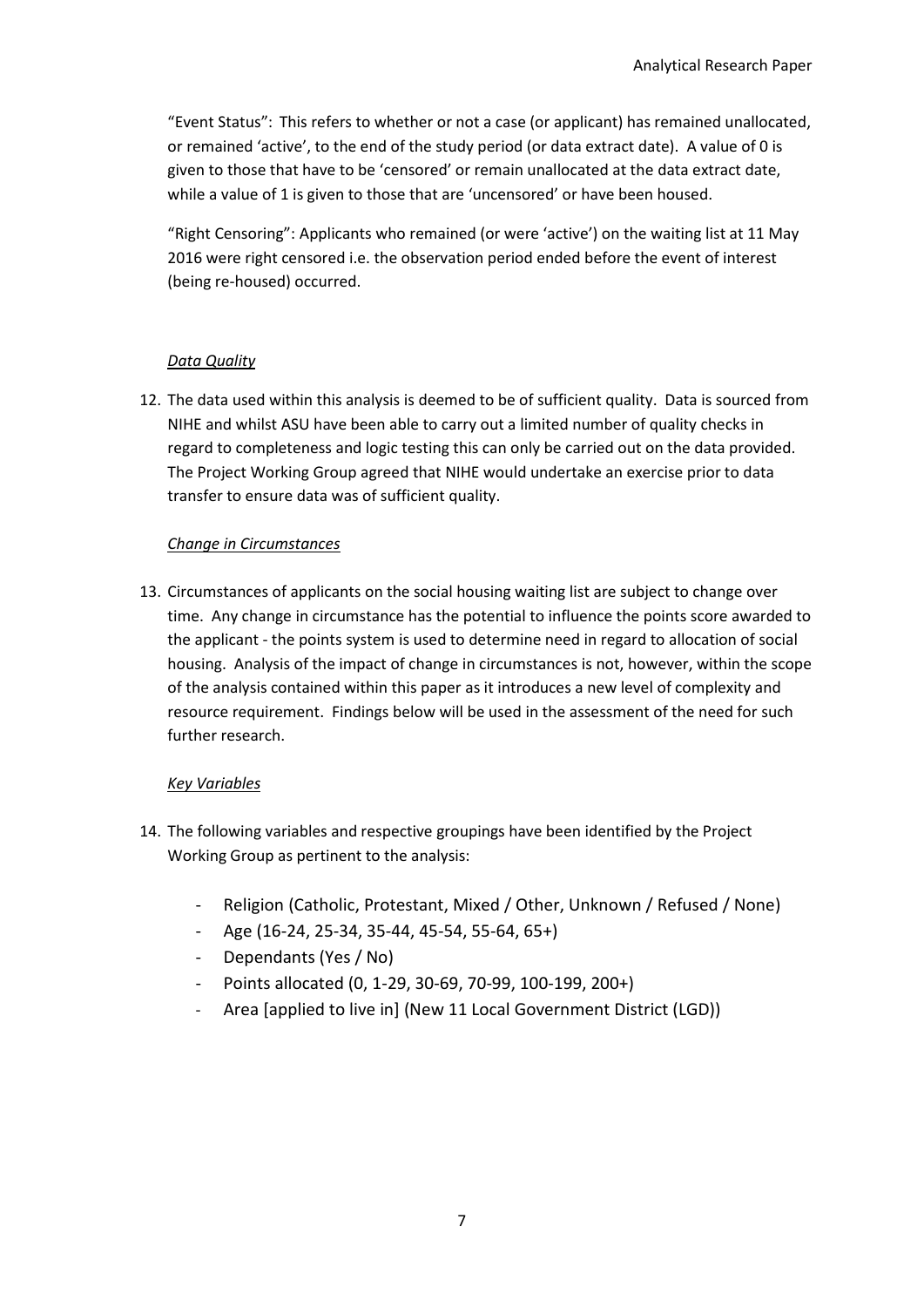#### <span id="page-7-0"></span>SUMMARY OF FINDINGS

#### **Descriptive Statistics**

The following descriptive statistics reflect investigation of key research questions posed by the Project Working Group.

Table 2 shows waiting times by multiple identity for those allocated social housing by date of data extract (11 May 2016).

*Given a multitude of combinations of religion, age group and dependant status that exist the following highlights those that may be considered of most interest:*

Catholics aged 25-34 that have dependants waited an average of 531 days, compared to Catholics aged 25-34 without dependants waited an average of 368 days (see Table 2)

Protestants aged 25-34 that have dependants waited an average of 274 days, compared to Protestants aged 25-34 without dependants waited an average of 287 days (see Table 2)

'Mixed or Other' aged 25-34 that have dependants wait an average of 367 days, compared to 'Mixed or Other' aged 25-34 without dependants who wait an average of 323 days (see Table 2)

'Unknown/Refused/None' aged 25-34 that have dependants wait an average of 313 days, compared to 'Unknown/Refused/None' aged 25-34 without dependants who wait an average of 287 days

Table 3 shows waiting times by multiple identity for those not allocated social housing by date of data extract (11 May 2016).

*Given a multitude of combinations of religion, age group and dependant status that exist the following highlights those that may be considered of most interest:*

Catholics aged 25-34 that have dependants wait an average of 702 days, compared to Catholics aged 25-34 without dependants who wait an average of 562 days (see Table 3)

Protestants aged 25-34 that have dependants wait an average of 408 days, compared to Protestants aged 25-34 without dependants who wait an average of 450 days (see Table 3)

'Mixed or Other' aged 25-34 that have dependants wait an average of 466 days, compared to 'Mixed or Other' aged 25-34 without dependants who wait an average of 550 days.

'Unknown/Refused/None' aged 25-34 that have dependants wait an average of 359 days, compared to 'Unknown/Refused/None' aged 25-34 without dependants who wait an average of 345 days.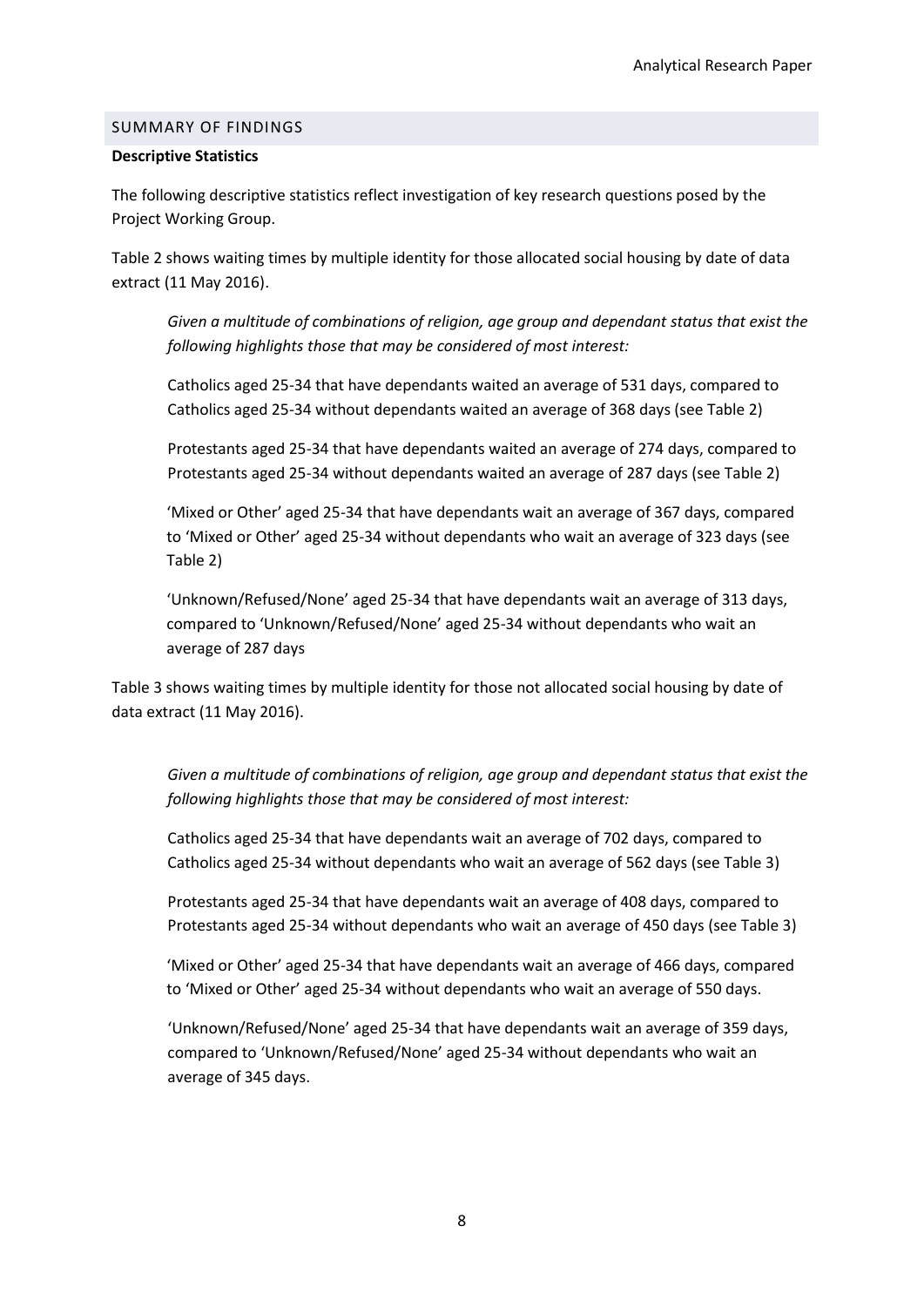## **Descriptive Statistics**

- 15. This section allows for an examination of average waiting times for the groups noted within the key research question in paragraph 3 above. As a result of multiple breakdowns, the cell count for a number of specific groups is less than 100 and as such caution should be taken if making inference. In some cases the cell has been suppressed due to being 5 or less where there is a risk of confidentiality breach. Although both mean and median values have been presented, unless otherwise stated the average waiting time referred to in the associated commentary will be based on the median value. This is to reduce the effect of outliers that the mean value will be subject to.
- 16. Table 2 below presents the average number of days that applicants spent on the social housing waiting list, broken down by religion, age and dependant status, for those that have been allocated social housing by the date of data extract, i.e., they appear as uncensored in the analysis. *Note: The relatively large differential between mean and median values is due to the inclusion of a relatively small number of cases within the scope of the analysis in which the application date is pre-2010.*

|                   |              |                   |             | Days on List  |      |  |  |
|-------------------|--------------|-------------------|-------------|---------------|------|--|--|
| Religion          | Age<br>Group | <b>Dependants</b> | <b>Mean</b> | <b>Median</b> | N    |  |  |
| <b>Catholic</b>   |              |                   |             |               |      |  |  |
|                   | $16 - 24$    | <b>Yes</b>        | 529         | 433           | 953  |  |  |
|                   |              | <b>No</b>         | 409         | 309           | 901  |  |  |
|                   | $25 - 34$    | <b>Yes</b>        | 756         | 531           | 3400 |  |  |
|                   |              | <b>No</b>         | 555         | 368           | 1813 |  |  |
|                   | $35 - 44$    | <b>Yes</b>        | 662         | 405           | 1723 |  |  |
|                   |              | <b>No</b>         | 621         | 392           | 1134 |  |  |
|                   | 45-54        | <b>Yes</b>        | 733         | 485           | 904  |  |  |
|                   |              | <b>No</b>         | 628         | 412           | 1342 |  |  |
|                   | 55-64        | <b>Yes</b>        | 914         | 690           | 205  |  |  |
|                   |              | <b>No</b>         | 612         | 372           | 1310 |  |  |
|                   | $65+$        | <b>Yes</b>        | 721         | 447           | 27   |  |  |
|                   |              | <b>No</b>         | 612         | 276           | 1230 |  |  |
| <b>Protestant</b> |              |                   |             |               |      |  |  |
|                   | $16 - 24$    | <b>Yes</b>        | 333         | 239           | 1112 |  |  |
|                   |              | <b>No</b>         | 313         | 219           | 1792 |  |  |
|                   | 25-34        | <b>Yes</b>        | 448         | 274           | 2382 |  |  |
|                   |              | <b>No</b>         | 469         | 287           | 2512 |  |  |
|                   | 35-44        | <b>Yes</b>        | 495         | 289           | 1363 |  |  |

Table 2: Average Waiting Times across Main Variables for cases that have been allocated social housing

**No** 463 273 *1357*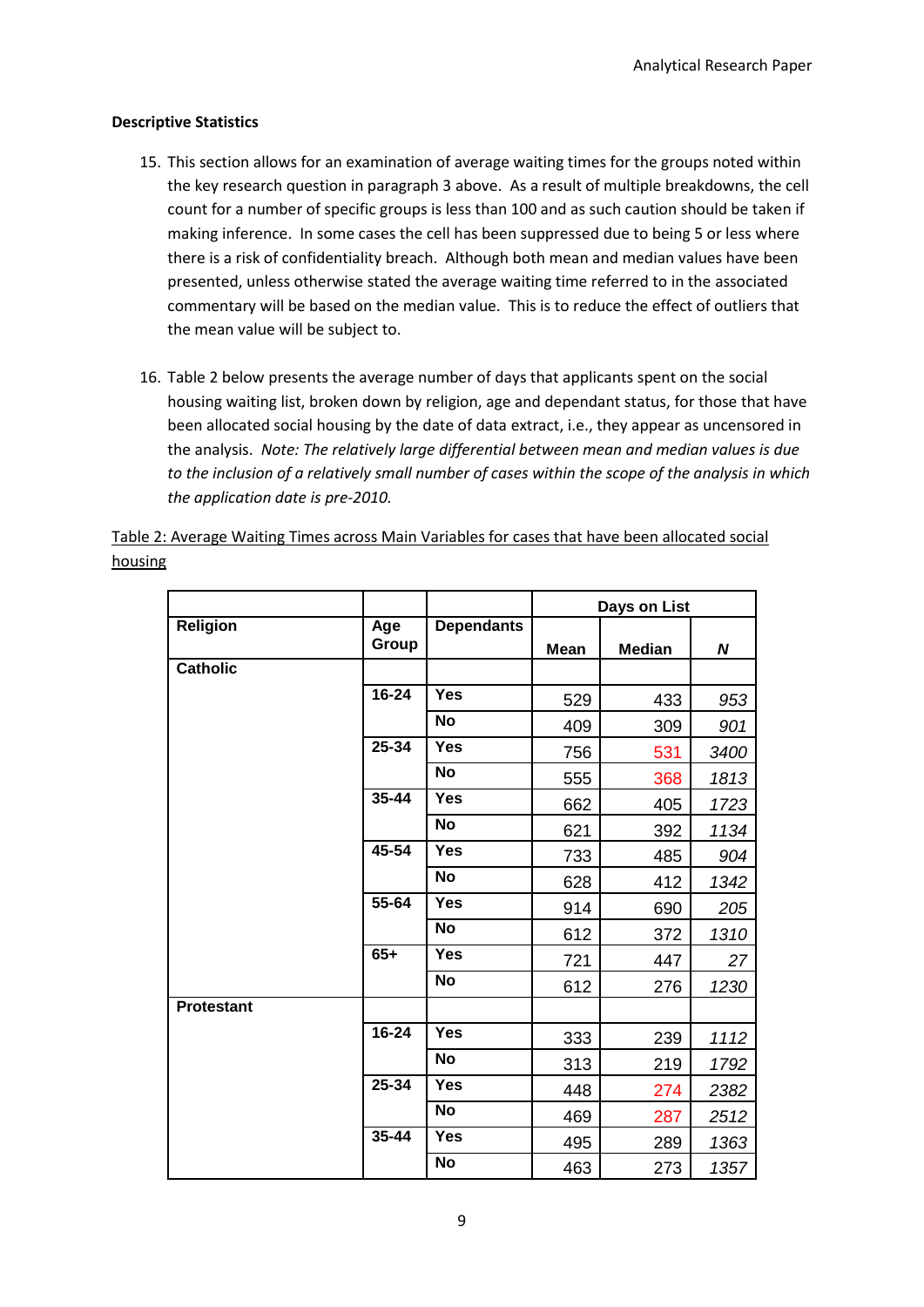|                             | 45-54     | Yes               | 604  | 347 | 900        |
|-----------------------------|-----------|-------------------|------|-----|------------|
|                             |           | <b>No</b>         | 491  | 270 | 1465       |
|                             | 55-64     | Yes               | 761  | 476 | 213        |
|                             |           | <b>No</b>         | 526  | 260 | 1499       |
|                             | $65+$     | <b>Yes</b>        | 1010 | 562 | 62         |
|                             |           | <b>No</b>         | 576  | 220 | 2366       |
| <b>Mixed or Other</b>       | 16-24     | <b>Yes</b>        | 332  | 259 | 95         |
|                             |           | <b>No</b>         | 365  | 250 | 176        |
|                             | 25-34     | Yes               | 555  | 367 | 404        |
|                             |           | <b>No</b>         | 521  | 323 | 340        |
|                             | 35-44     | Yes               | 618  | 412 | 357        |
|                             |           | <b>No</b>         | 552  | 341 | 265        |
|                             | 45-54     | Yes               | 790  | 577 | 201        |
|                             |           | No                | 568  | 376 | 265        |
|                             | 55-64     | Yes               | 878  | 680 | 56         |
|                             |           | No                | 549  | 344 | 256        |
|                             | $65+$     | <b>Yes</b>        | 984  | 784 | $\sqrt{5}$ |
|                             |           | <b>No</b>         | 662  | 361 | 247        |
| <b>Unknown/Refused/None</b> | $16 - 24$ | <b>Yes</b>        | 310  | 245 | 201        |
|                             |           | <b>No</b>         | 317  | 225 | 508        |
|                             | $25 - 34$ | $\overline{Y}$ es | 512  | 313 | 618        |
|                             |           | <b>No</b>         | 464  | 287 | 705        |
|                             | $35 - 44$ | <b>Yes</b>        | 495  | 314 | 390        |
|                             |           | <b>No</b>         | 410  | 260 | 449        |
|                             | $45 - 54$ | <b>Yes</b>        | 645  | 381 | 255        |
|                             |           | <b>No</b>         | 499  | 296 | 472        |
|                             | 55-64     | <b>Yes</b>        | 764  | 543 | 65         |
|                             |           | <b>No</b>         | 560  | 294 | 433        |
|                             | $65+$     | Yes               | 1039 | 538 | 8          |
|                             |           | No                | 466  | 199 | 536        |

*17. Research Question i) How long have applicants (categorised according to NIHE's data on religious background, age group and presence of dependants) been on the waiting list at the point of allocation?* 

Given the multitude of combinations of religion, age group and dependant status that exist the following highlights those that may be considered of most interest (highlighted in red in Table 2 above).

**Catholics aged 25-34 that have dependants wait an average of 531 days, compared to Catholics aged 25-34 without dependants who wait an average of 368 days.**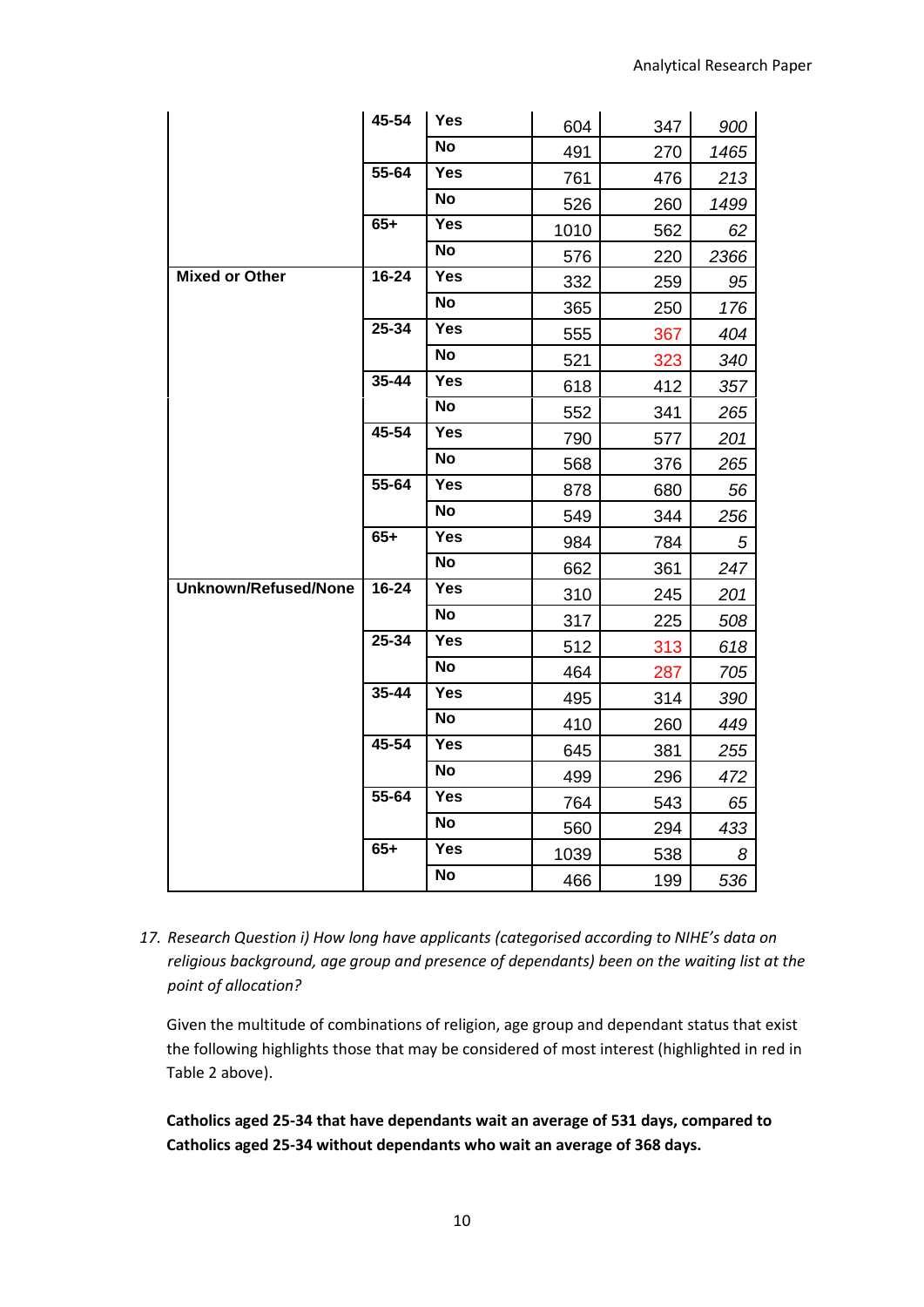**Protestants aged 25-34 that have dependants wait an average of 274 days, compared to Protestants aged 25-34 without dependants who wait an average of 287 days.**

**'Mixed or Other' aged 25-34 that have dependants wait an average of 367 days, compared to 'Mixed or Other' aged 25-34 without dependants who wait an average of 323 days.**

**'Unknown/Refused/None' aged 25-34 that have dependants wait an average of 313 days, compared to 'Unknown/Refused/None' aged 25-34 without dependants who wait an average of 287 days.**

18. Table 3 below presents the average number of days that applicants spent on the social housing waiting list, broken down by religion, age and dependant status, for those that have not been allocated social housing by the date of data extract, i.e., they appear as censored in the analysis. *Note: The relatively large differential between mean and median values is due to the inclusion of a relatively small number of cases within the scope of the analysis in which the application date is pre-2010.*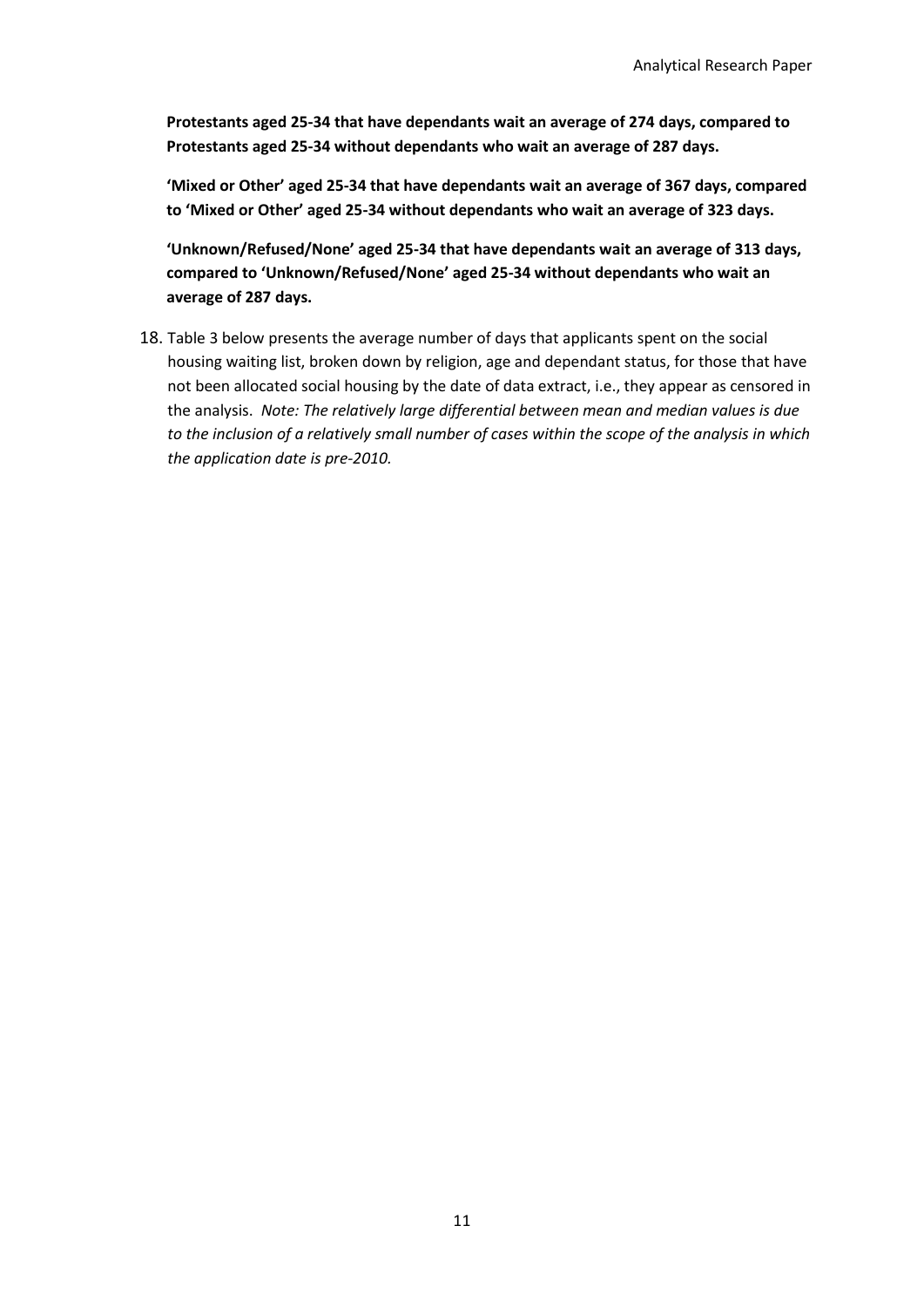Table 3: Average Waiting Times across Main Variables for cases that have not been allocated social housing by date of data extract (11 May 2016)

|                       |              |                   | <b>Days on List</b> |               |              |
|-----------------------|--------------|-------------------|---------------------|---------------|--------------|
|                       |              |                   | <b>Mean</b>         | <b>Median</b> | <b>Count</b> |
| Religion              | Age<br>Group | <b>Dependants</b> |                     |               |              |
| <b>Catholic</b>       |              |                   |                     |               |              |
|                       |              |                   |                     |               |              |
|                       | $16 - 24$    | <b>Yes</b>        | 586                 | 445           | 1068         |
|                       |              | <b>No</b>         | 489                 | 355           | 1657         |
|                       | 25-34        | <b>Yes</b>        | 845                 | 702           | 2779         |
|                       |              | <b>No</b>         | 743                 | 562           | 2225         |
|                       | 35-44        | <b>Yes</b>        | 904                 | 756           | 1802         |
|                       |              | <b>No</b>         | 858                 | 701           | 1534         |
|                       | 45-54        | <b>Yes</b>        | 1038                | 988           | 1023         |
|                       |              | <b>No</b>         | 911                 | 805           | 1844         |
|                       | 55-64        | <b>Yes</b>        | 1169                | 1394          | 262          |
|                       |              | <b>No</b>         | 944                 | 831           | 1506         |
|                       | $65+$        | <b>Yes</b>        | 1296                | 1773          | 91           |
|                       |              | <b>No</b>         | 1115                | 1199          | 1528         |
| <b>Protestant</b>     |              |                   |                     |               |              |
|                       | 16-24        | <b>Yes</b>        | 443                 | 314           | 489          |
|                       |              | <b>No</b>         | 420                 | 308           | 1504         |
|                       | 25-34        | <b>Yes</b>        | 614                 | 408           | 1274         |
|                       |              | <b>No</b>         | 684                 | 450           | 1711         |
|                       | $35 - 44$    | <b>Yes</b>        | 746                 | 541           | 1009         |
|                       |              | <b>No</b>         | 763                 | 569           | 1074         |
|                       | 45-54        | Yes               | 925                 | 786           | 698          |
|                       |              | <b>No</b>         | 802                 | 617           | 1342         |
|                       | 55-64        | Yes               | 1084                | 1198          | 242          |
|                       |              | No                | 914                 | 776           | 1281         |
|                       | $65+$        | Yes               | 1306                | 1773          | 73           |
|                       |              | No                | 1109                | 1271          | 2704         |
| <b>Mixed or Other</b> |              |                   |                     |               |              |
|                       | 16-24        | Yes               | 474                 | 320           | 61           |
|                       |              | No                | 442                 | 296           | 214          |
|                       | 25-34        | Yes               | 672                 | 466           | 340          |
|                       |              | No                | 741                 | 550           | 332          |
|                       | 35-44        | <b>Yes</b>        | 837                 | 713           | 395          |
|                       |              | No                | 775                 | 558           | 296          |
|                       | 45-54        | Yes               | 1002                | 887           | 217          |
|                       |              | No                | 969                 | 903           | 298          |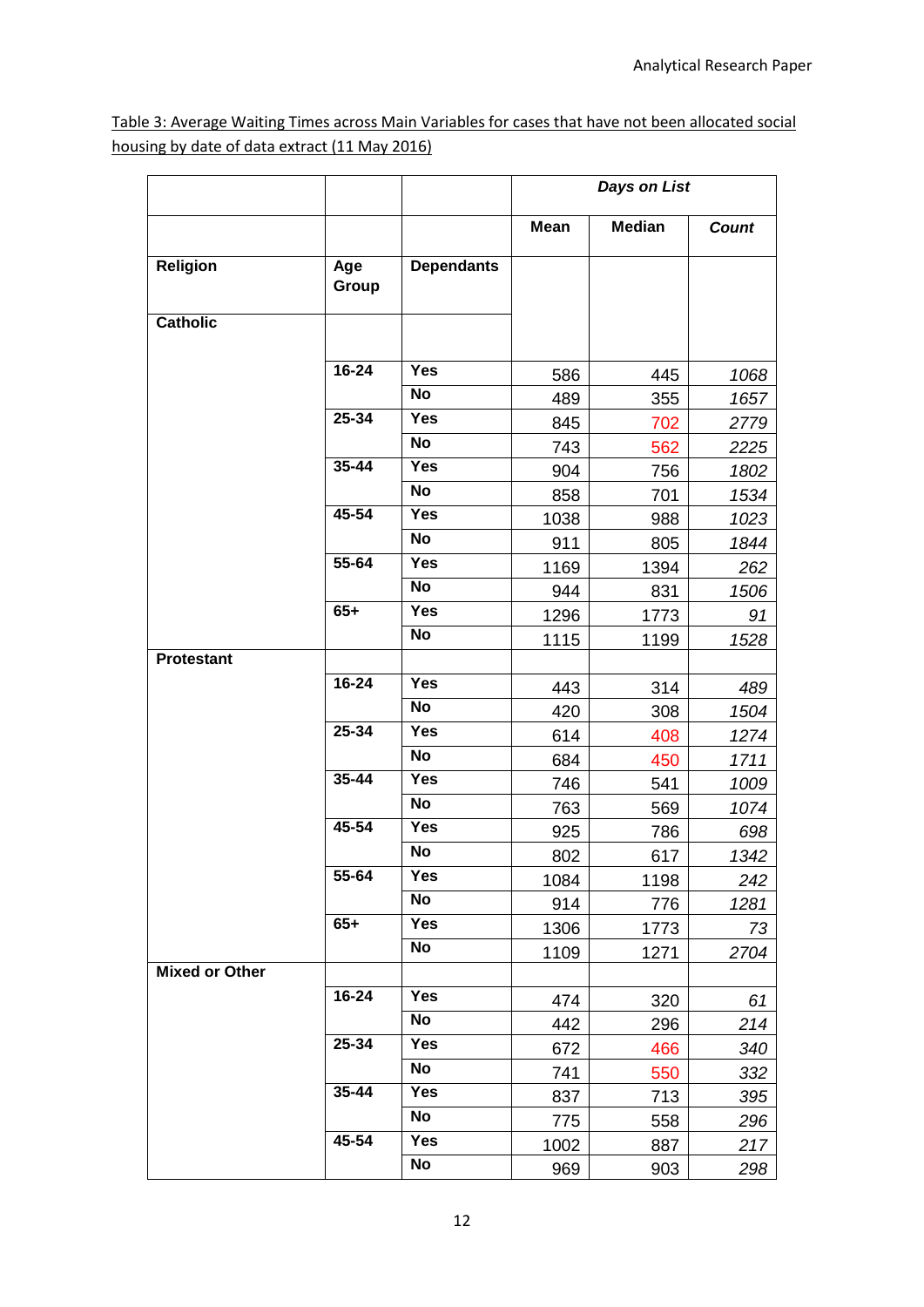|                     | 55-64     | <b>Yes</b> | 1273 | 1618 | 69  |
|---------------------|-----------|------------|------|------|-----|
|                     |           | No         | 951  | 920  | 270 |
|                     | $65+$     | Yes        | 1142 | 1401 | 14  |
|                     |           | No         | 1075 | 1220 | 312 |
| Unknown / Refused / |           |            |      |      |     |
| <b>None</b>         | 16-24     | <b>Yes</b> | 378  | 251  | 230 |
|                     |           | No         | 386  | 267  | 707 |
|                     | 25-34     | <b>Yes</b> | 577  | 359  | 589 |
|                     |           | No         | 584  | 345  | 887 |
|                     | $35 - 44$ | <b>Yes</b> | 658  | 442  | 446 |
|                     |           | <b>No</b>  | 707  | 461  | 550 |
|                     | 45-54     | <b>Yes</b> | 826  | 635  | 241 |
|                     |           | <b>No</b>  | 810  | 579  | 563 |
|                     | 55-64     | Yes        | 1188 | 1620 | 72  |
|                     |           | No         | 867  | 686  | 451 |
|                     | $65+$     | <b>Yes</b> | 1456 | 1773 | 23  |
|                     |           | <b>No</b>  | 1079 | 1328 | 645 |

# 19. *Research Question ii) How long have applicants (categorized according to the breakdowns above) been on the waiting list without receiving an allocation?*

Given the multitude of combinations of religion, age group and dependant status that exist the following highlights those that may be considered of most interest (highlighted in red in Table 3 above).

**Catholics aged 25-34 that have dependants wait an average of 702 days, compared to Catholics aged 25-34 without dependants who wait an average of 562 days.**

**Protestants aged 25-34 that have dependants wait an average of 408 days, compared to Protestants aged 25-34 without dependants who wait an average of 450.**

**'Mixed or Other' aged 25-34 that have dependants wait an average of 466 days, compared to 'Mixed or Other' aged 25-34 without dependants who wait an average of 550 days.**

**'Unknown/Refused/None' aged 25-34 that have dependants wait an average of 359 days, compared to 'Unknown/Refused/None' aged 25-34 without dependants who wait an average of 345 days.**

# *20. Research Question iii) How significant are any differences in waiting times between the multiple religious, age and dependants categories?*

The averages presented in the tables above are a reflection of the average waiting times for the specific period noted within paragraphs 10 and 11. The data extract used in the analysis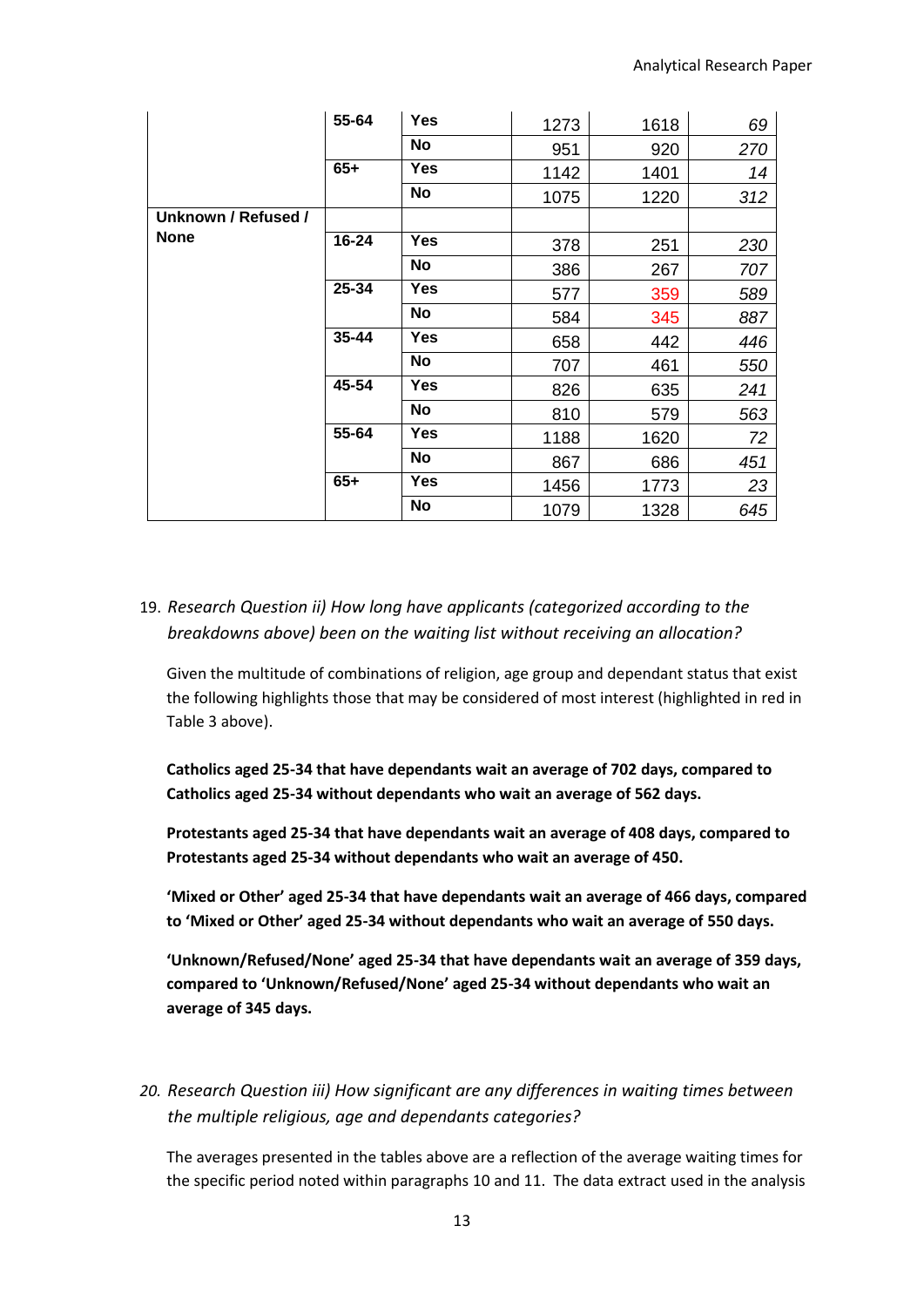was not obtained through random sampling methodology and is not representative of any larger population. There is potential for differences in legislation, regulation, policy, and/or data capture practices between the data extract period and any other time period which would also limit representativeness of any larger population. Therefore any difference observed can be interpreted as a difference in the context of the data extract period.

*21. Average waiting times across all of the main groups of interest can be found in Annex A, with a further breakdown by Local Government District provided in Annex B and Annex C.*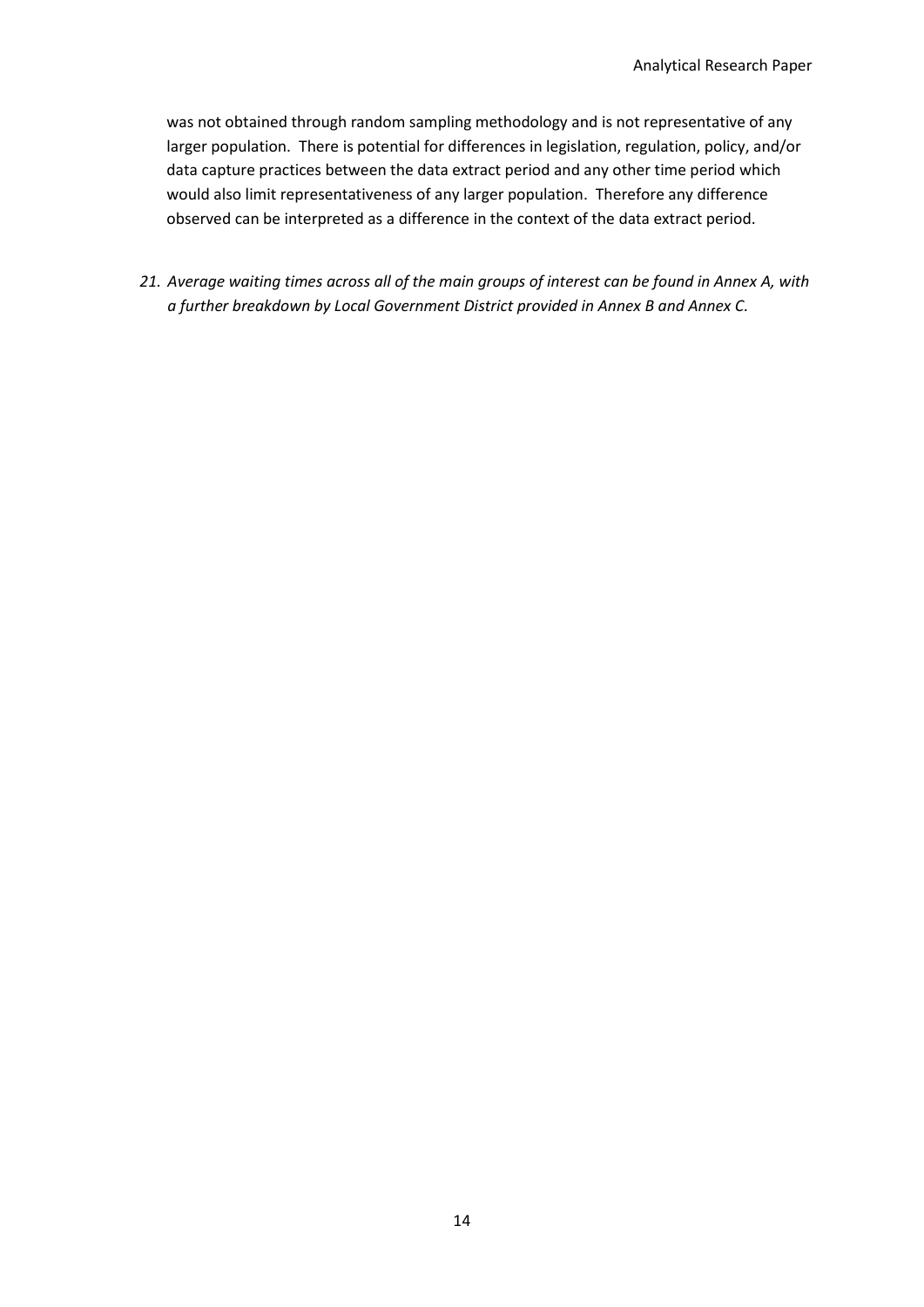#### <span id="page-14-0"></span>**ANNEX A** - AVERAGE WAITING TIMES ACROSS ALL GROUPS OF INTEREST

| <b>Religion</b>                 | <b>Mean</b> | <b>Median</b> | N     |
|---------------------------------|-------------|---------------|-------|
| <b>Catholic</b>                 | 847         | 687           | 17322 |
| Protestant                      | 793         | 585           | 13406 |
| <b>Mixed or Other</b>           | 838         | 656           | 2819  |
| <b>Unknown / Refused / None</b> | 696         | 419           | 5405  |

Table 1a: Average Waiting Times by Religion of Applicant (not allocated)

Table 2a: Average Waiting Times by Dependant Status (not allocated)

| <b>Dependants</b> | <b>Mean</b> | <b>Median</b> | N     |
|-------------------|-------------|---------------|-------|
| Yes               | 799         | 622           | 13509 |
| <b>No</b>         | 811         | 611           | 25443 |

Table 3a: Average Waiting Times by Points (not allocated)

| <b>Points</b> | <b>Mean</b> | <b>Median</b> | N     |
|---------------|-------------|---------------|-------|
| 0             | 674         | 419           | 7183  |
| $1 - 29$      | 735         | 512           | 8306  |
| 30-69         | 937         | 771           | 6825  |
| 70-99         | 822         | 660           | 5478  |
| 100-199       | 865         | 715           | 10798 |
| $200+$        | 657         | 434           | 362   |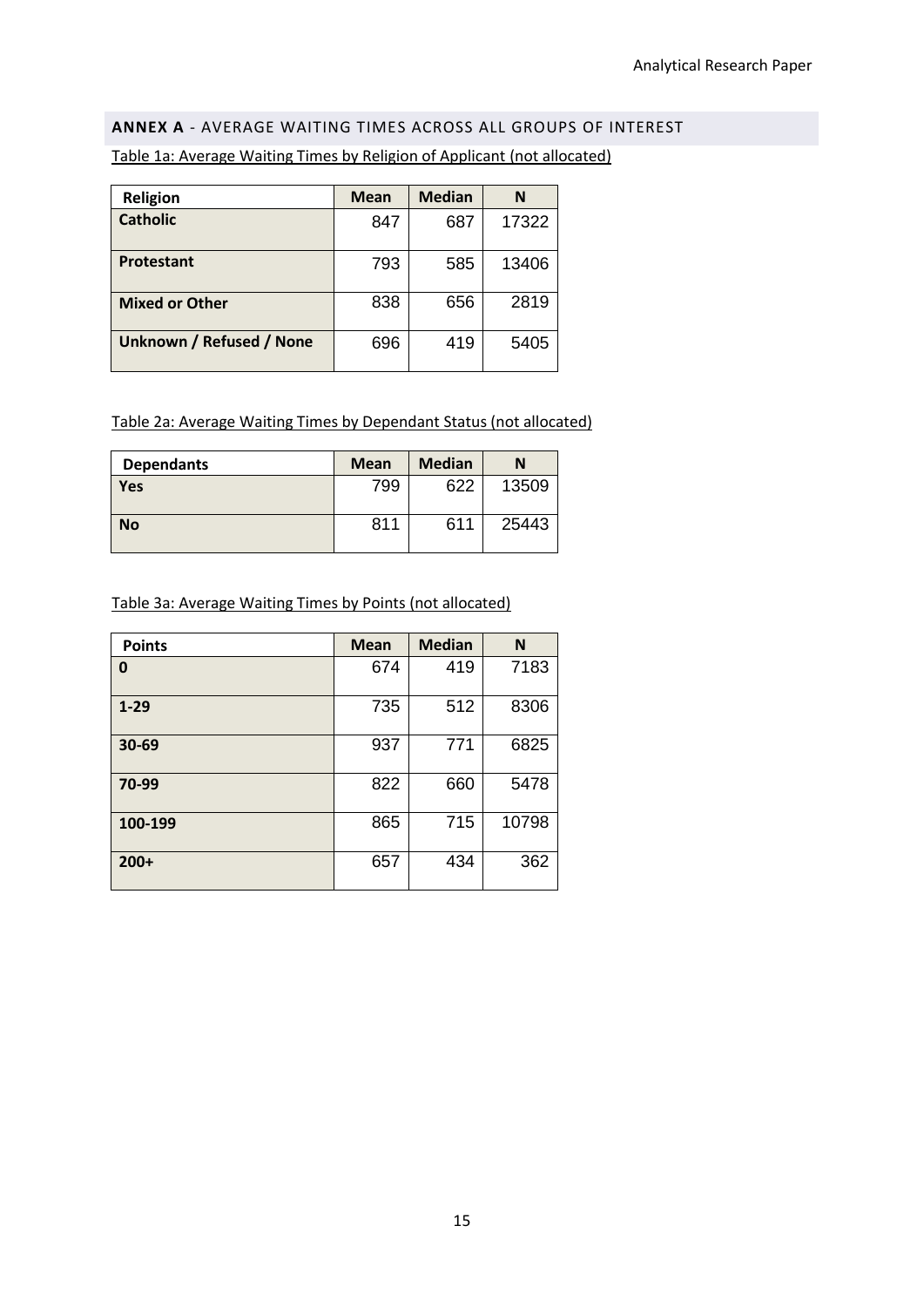Table 4a: Average Waiting Times by Age Group (not allocated)

| <b>Age Group</b> | <b>Mean</b> | <b>Median</b> | N     |
|------------------|-------------|---------------|-------|
| $16 - 24$        | 467         | 334           | 5930  |
| 25-34            | 719         | 516           | 10137 |
| 35-44            | 810         | 630           | 7106  |
| 45-54            | 904         | 776           | 6226  |
| 55-64            | 959         | 852           | 4153  |
| $65+$            | 1113        | 1289          | 5390  |

Table 1b: Average Waiting Times by Religion of Applicant (allocated)

| <b>Religion</b>          | <b>Mean</b> | <b>Median</b> | N     |
|--------------------------|-------------|---------------|-------|
| <b>Catholic</b>          | 640         | 414           | 14943 |
| Protestant               | 477         | 265           | 17024 |
| <b>Mixed or Other</b>    | 574         | 364           | 2667  |
| Unknown / Refused / None | 473         | 279           | 4640  |

Table 2b: Average Waiting Times by Dependant Status (allocated)

| <b>Dependants</b> | <b>Mean</b> | <b>Median</b> | N     |
|-------------------|-------------|---------------|-------|
| Yes               | 594         | 374           | 15899 |
| <b>No</b>         | 511         | 291           | 23375 |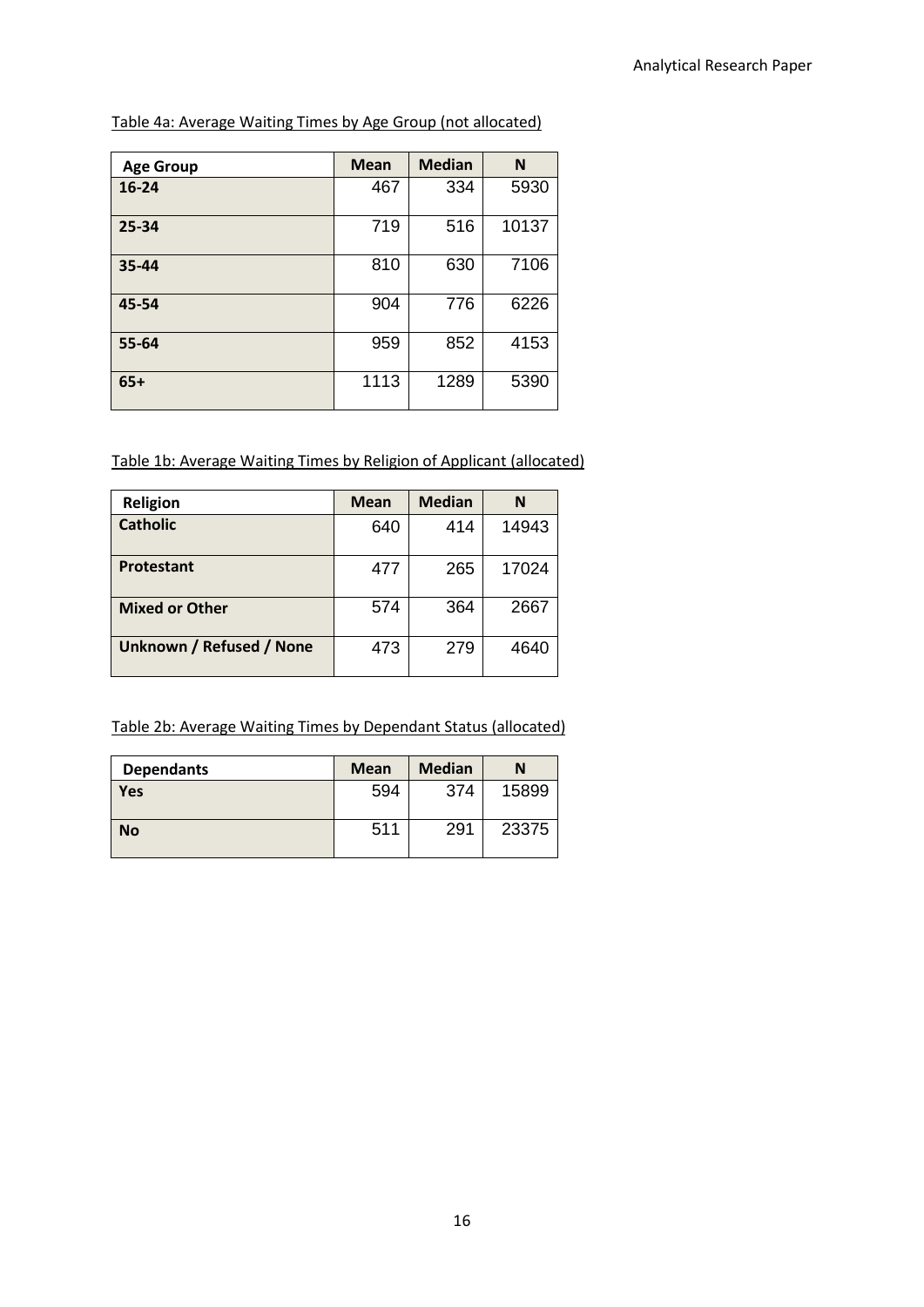Table 3b: Average Waiting Times by Points (allocated)

| <b>Points</b> | <b>Mean</b> | <b>Median</b> | N     |
|---------------|-------------|---------------|-------|
| 0             | 421         | 184           | 953   |
| $1 - 29$      | 466         | 248           | 2549  |
| 30-69         | 521         | 248           | 4029  |
| 70-99         | 455         | 268           | 5725  |
| 100-199       | 586         | 361           | 23821 |
| $200+$        | 521         | 322           | 2197  |

Table 4b: Average Waiting Times by Age Group (allocated)

| <b>Age Group</b> | <b>Mean</b> | <b>Median</b> | N     |
|------------------|-------------|---------------|-------|
| $16 - 24$        | 370         | 271           | 5738  |
| 25-34            | 564         | 356           | 12174 |
| 35-44            | 553         | 331           | 7038  |
| 45-54            | 599         | 362           | 5804  |
| 55-64            | 600         | 342           | 4037  |
| $65+$            | 585         | 240           | 4481  |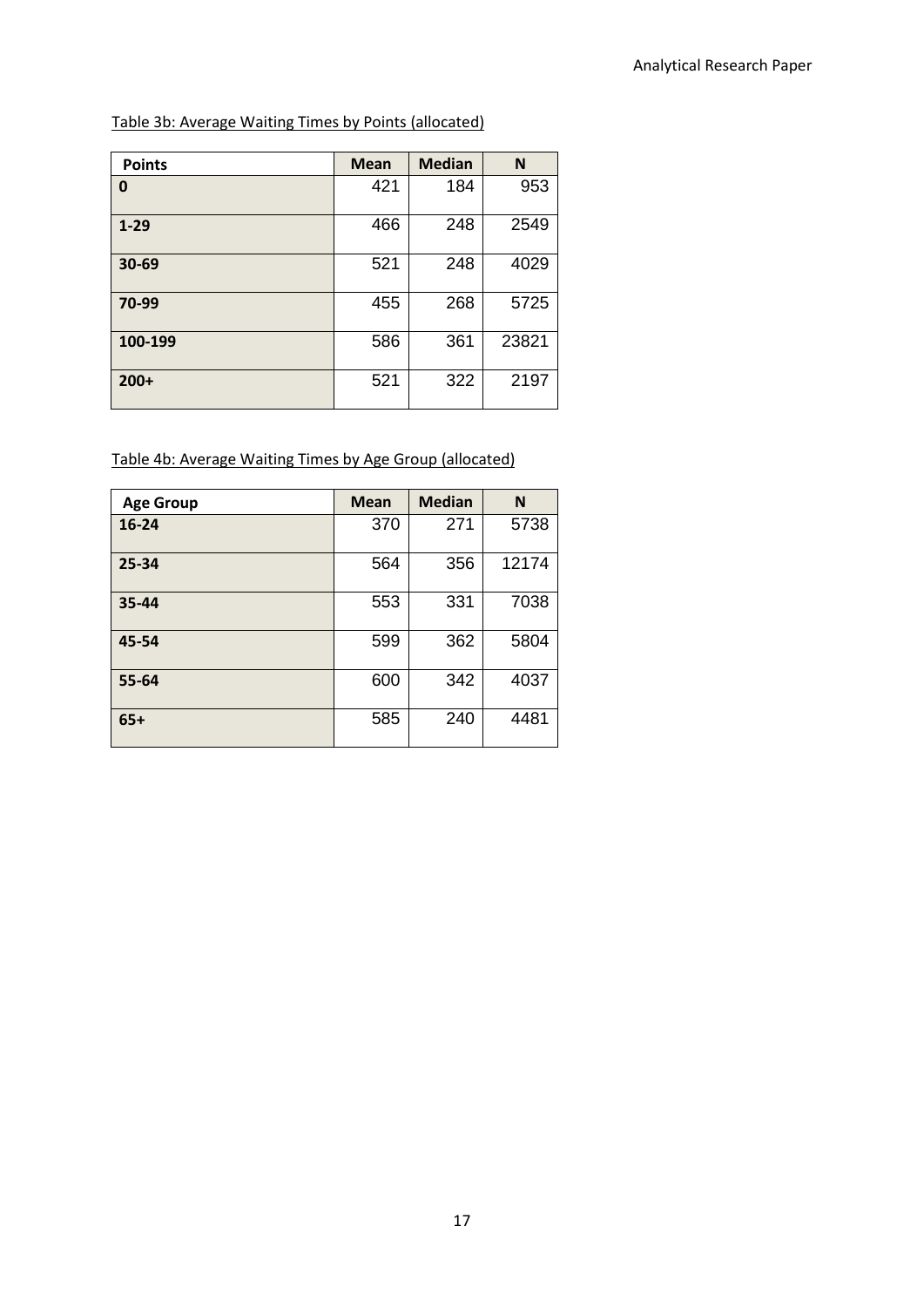<span id="page-17-0"></span>

| ANNEX B: DAYS ON WAITING LIST FOR THOSE UNALLOCATED SOCIAL HOUSING BY DATE OF DATA EXTRACT |                 |                   |               |                |               |     |        |                  |               |          |        |                 |        |                  |
|--------------------------------------------------------------------------------------------|-----------------|-------------------|---------------|----------------|---------------|-----|--------|------------------|---------------|----------|--------|-----------------|--------|------------------|
|                                                                                            |                 | <b>Age Group</b>  | $16 - 24$     |                | 25-34         |     | 35-44  |                  | 45-54         |          | 55-64  |                 | $65+$  |                  |
| <b>LGD</b>                                                                                 | Religion        | <b>Dependants</b> | <b>Median</b> | N              | <b>Median</b> | N   | Median | $\boldsymbol{N}$ | <b>Median</b> | $\pmb N$ | Median | $\pmb N$        | Median | $\pmb N$         |
|                                                                                            |                 | <b>Yes</b>        | 448           | 46             | 484           | 133 | 693    | 82               | 856           | 45       | 975    | 17              |        |                  |
|                                                                                            | <b>Catholic</b> | <b>No</b>         | 330           | 64             | 616           | 82  | 457    | 60               | 650           | 70       | 764    | 53              | 1195   | 59               |
|                                                                                            |                 | Yes               | 336           | 62             | 375           | 160 | 387    | 99               | 765           | 69       | 1461   | 18              | 1773   | $\boldsymbol{8}$ |
|                                                                                            | Protestant      | No                | 275           | 172            | 441           | 193 | 659    | 123              | 483           | 137      | 704    | 128             | 1271   | 254              |
|                                                                                            | <b>Mixed or</b> | Yes               | 83            | 6              | 518           | 19  | 744    | 26               | 625           | 10       |        |                 |        |                  |
|                                                                                            | Other           | <b>No</b>         | 317           | 11             | 348           | 11  | 975    | 13               | 1762          | 18       | 300    | 23              | 1773   | 30               |
| Antrim &                                                                                   | Unknown/Ref     | Yes               | 168           | 20             | 392           | 49  | 478    | 35               | 548           | 13       | 1771   | 6               |        |                  |
| Newtownabbey                                                                               | used/None       | <b>No</b>         | 307           | 68             | 374           | 50  | 681    | 29               | 768           | 49       | 1108   | 37              | 1169   | 49               |
|                                                                                            |                 | Yes               | 460           | 11             | 479           | 36  | 761    | 38               | 854           | 25       | 953    | 10              |        |                  |
|                                                                                            | <b>Catholic</b> | <b>No</b>         | 356           | 24             | 442           | 27  | 492    | 33               | 754           | 26       | 686    | 39              | 1293   | 55               |
|                                                                                            |                 | Yes               | 279           | 62             | 492           | 195 | 541    | 201              | 771           | 137      | 800    | 53              | 1743   | 14               |
|                                                                                            | Protestant      | <b>No</b>         | 296           | 237            | 377           | 239 | 544    | 170              | 608           | 235      | 908    | 237             | 1301   | 573              |
|                                                                                            | <b>Mixed or</b> | Yes               | 399           | $\overline{7}$ | 340           | 36  | 694    | 52               | 1338          | 26       | 1773   | 15              |        |                  |
|                                                                                            | Other           | <b>No</b>         | 295           | 37             | 404           | 43  | 580    | 33               | 1192          | 36       | 581    | 31              | 1766   | 60               |
| Ards & North                                                                               | Unknown/Ref     | Yes               | 315           | 20             | 289           | 53  | 573    | 41               | 386           | 28       | 1773   | 9               |        |                  |
| Down                                                                                       | used/None       | <b>No</b>         | 238           | 57             | 344           | 61  | 632    | 37               | 1014          | 42       | 898    | 55              | 1578   | 118              |
|                                                                                            |                 | Yes               | 250           | 71             | 363           | 233 | 477    | 160              | 779           | 109      | 1556   | 31              | 1773   | 8                |
|                                                                                            | <b>Catholic</b> | <b>No</b>         | 275           | 177            | 368           | 198 | 466    | 146              | 594           | 201      | 770    | 186             | 1078   | 156              |
|                                                                                            |                 | Yes               | 233           | 26             | 299           | 93  | 483    | 61               | 467           | 42       | 831    | 18              |        |                  |
|                                                                                            | Protestant      | <b>No</b>         | 206           | 94             | 308           | 97  | 416    | 80               | 361           | 98       | 624    | 114             | 1008   | 193              |
|                                                                                            | <b>Mixed or</b> | Yes               | 367           | 6              | 362           | 50  | 282    | 35               | 480           | 24       | 1061   | 6               |        |                  |
|                                                                                            | Other           | <b>No</b>         | 227           | 22             | 259           | 30  | 309    | 29               | 709           | 33       | 853    | 31              | 1112   | 21               |
| <b>Armagh Banbridge</b>                                                                    | Unknown/Ref     | Yes               | 296           | $\mathcal{G}$  | 218           | 13  | 658    | 17               | 763           | 8        |        |                 |        |                  |
| & Craigavon                                                                                | used/None       | <b>No</b>         | 287           | 20             | 310           | 30  | 386    | 15               | 736           | 19       | 684    | 12 <sup>°</sup> | 1591   | 23               |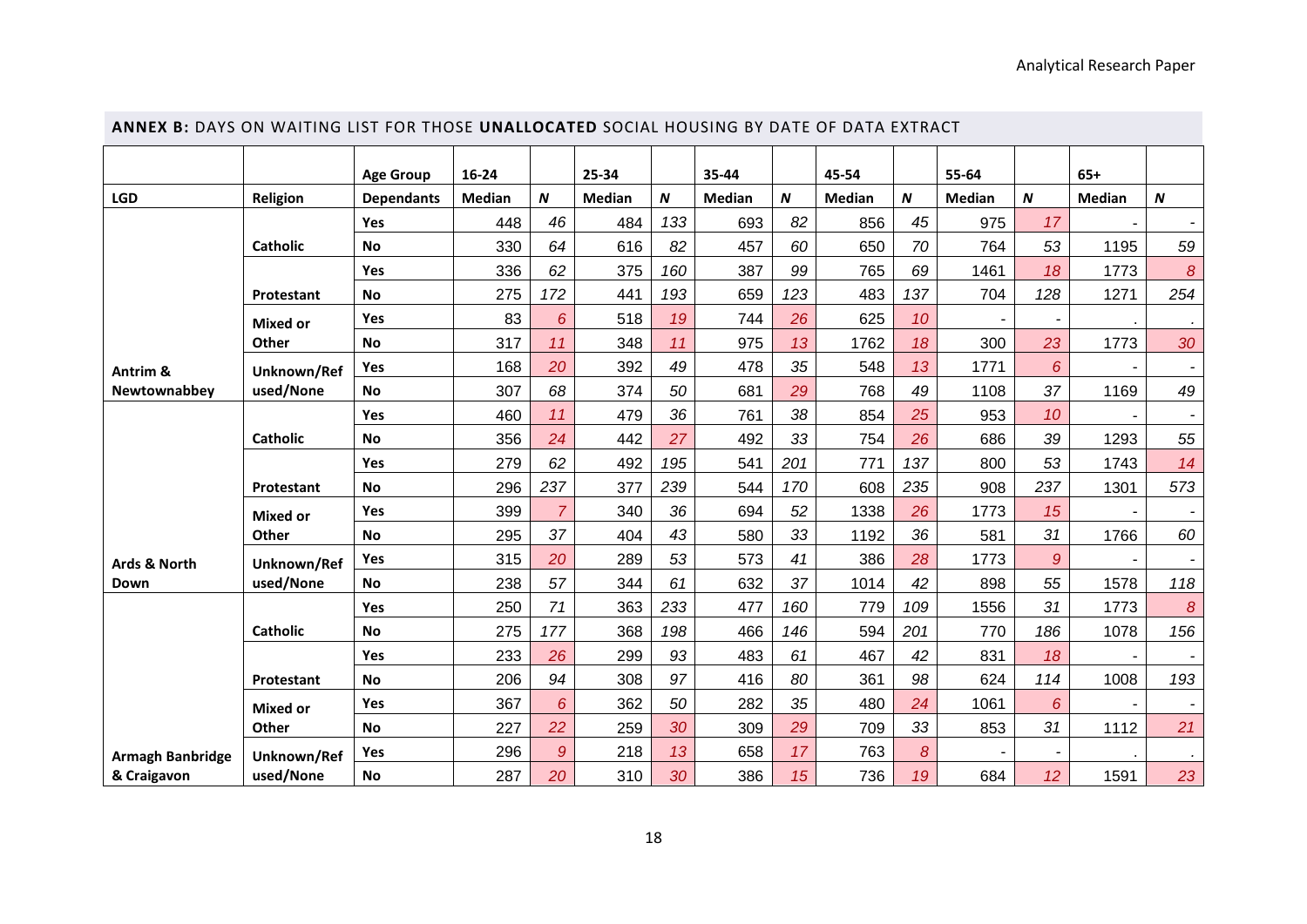|                  |                 | <b>Age Group</b>  | 16-24         |     | 25-34  |     | 35-44         |     | 45-54         |     | 55-64         |                           | $65+$         |                          |
|------------------|-----------------|-------------------|---------------|-----|--------|-----|---------------|-----|---------------|-----|---------------|---------------------------|---------------|--------------------------|
| <b>LGD</b>       | Religion        | <b>Dependants</b> | <b>Median</b> | N   | Median | N   | <b>Median</b> | N   | <b>Median</b> | N   | <b>Median</b> | $\boldsymbol{\mathsf{N}}$ | <b>Median</b> | $\boldsymbol{N}$         |
|                  |                 | Yes               | 511           | 449 | 973    | 928 | 965           | 405 | 1154          | 235 | 1434          | 51                        | 1557          | 20                       |
|                  | <b>Catholic</b> | <b>No</b>         | 396           | 464 | 672    | 704 | 828           | 439 | 827           | 490 | 931           | 373                       | 1343          | 383                      |
|                  |                 | Yes               | 325           | 120 | 392    | 283 | 594           | 211 | 980           | 141 | 1494          | 64                        | 1773          | 17                       |
|                  | Protestant      | <b>No</b>         | 324           | 435 | 548    | 533 | 477           | 268 | 652           | 312 | 806           | 275                       | 1575          | 542                      |
|                  | <b>Mixed or</b> | <b>Yes</b>        | 285           | 18  | 642    | 111 | 919           | 117 | 1238          | 53  | 1330          | 17                        |               |                          |
|                  | Other           | <b>No</b>         | 264           | 54  | 681    | 124 | 719           | 109 | 901           | 89  | 928           | 58                        | 1538          | 51                       |
|                  | Unknown/Ref     | <b>Yes</b>        | 238           | 79  | 406    | 220 | 472           | 152 | 408           | 71  | 1736          | 21                        | 1773          | $\overline{7}$           |
| <b>Belfast</b>   | used/None       | <b>No</b>         | 290           | 274 | 375    | 386 | 517           | 243 | 535           | 200 | 635           | 125                       | 1171          | 164                      |
|                  |                 | Yes               | 369           | 30  | 580    | 106 | 938           | 90  | 1391          | 70  | 1773          | 12                        | 1773          | $6\overline{6}$          |
|                  | <b>Catholic</b> | <b>No</b>         | 560           | 70  | 665    | 111 | 674           | 73  | 590           | 73  | 1001          | 73                        | 1122          | 77                       |
|                  |                 | Yes               | 282           | 38  | 527    | 106 | 643           | 91  | 1017          | 51  | 1284          | 12                        | 1416          | $\mathcal{Q}$            |
|                  | Protestant      | <b>No</b>         | 343           | 108 | 593    | 147 | 720           | 92  | 894           | 116 | 869           | 102                       | 874           | 202                      |
|                  | <b>Mixed or</b> | Yes               |               |     | 688    | 15  | 847           | 21  | 1379          | 16  |               |                           |               |                          |
|                  | Other           | <b>No</b>         | 718           | 8   | 568    | 14  | 767           | 18  | 963           | 22  | 1773          | 23                        | 1009          | 23                       |
| Causeway Coast & | Unknown/Ref     | <b>Yes</b>        | 244           | 11  | 275    | 36  | 344           | 33  | 631           | 12  |               |                           |               |                          |
| <b>Glens</b>     | used/None       | <b>No</b>         | 274           | 46  | 191    | 51  | 328           | 39  | 436           | 54  | 741           | 45                        | 636           | 41                       |
|                  |                 | Yes               | 477           | 215 | 800    | 496 | 780           | 308 | 967           | 173 | 1268          | 47                        | 1363          | 27                       |
|                  | <b>Catholic</b> | <b>No</b>         | 384           | 347 | 580    | 431 | 796           | 304 | 964           | 340 | 966           | 257                       | 1440          | 272                      |
|                  |                 | <b>Yes</b>        | 238           | 18  | 456    | 52  | 677           | 47  | 762           | 26  | 1106          | $\overline{9}$            |               |                          |
|                  | Protestant      | <b>No</b>         | 297           | 44  | 354    | 52  | 708           | 35  | 546           | 58  | 1269          | 43                        | 1264          | 76                       |
|                  | <b>Mixed or</b> | Yes               |               |     | 281    | 14  | 488           | 23  | 1142          | 19  |               |                           |               |                          |
|                  | Other           | No                | 323           | 23  | 365    | 25  | 271           | 18  | 364           | 25  | 589           | 25                        | 362           | 19                       |
|                  | Unknown/Ref     | Yes               | 225           | 28  | 296    | 55  | 301           | 37  | 530           | 14  | 388           | $\boldsymbol{8}$          |               | $\overline{\phantom{a}}$ |
| Derry & Strabane | used/None       | <b>No</b>         | 216           | 63  | 196    | 69  | 357           | 38  | 700           | 38  | 176           | 25                        | 638           | 33                       |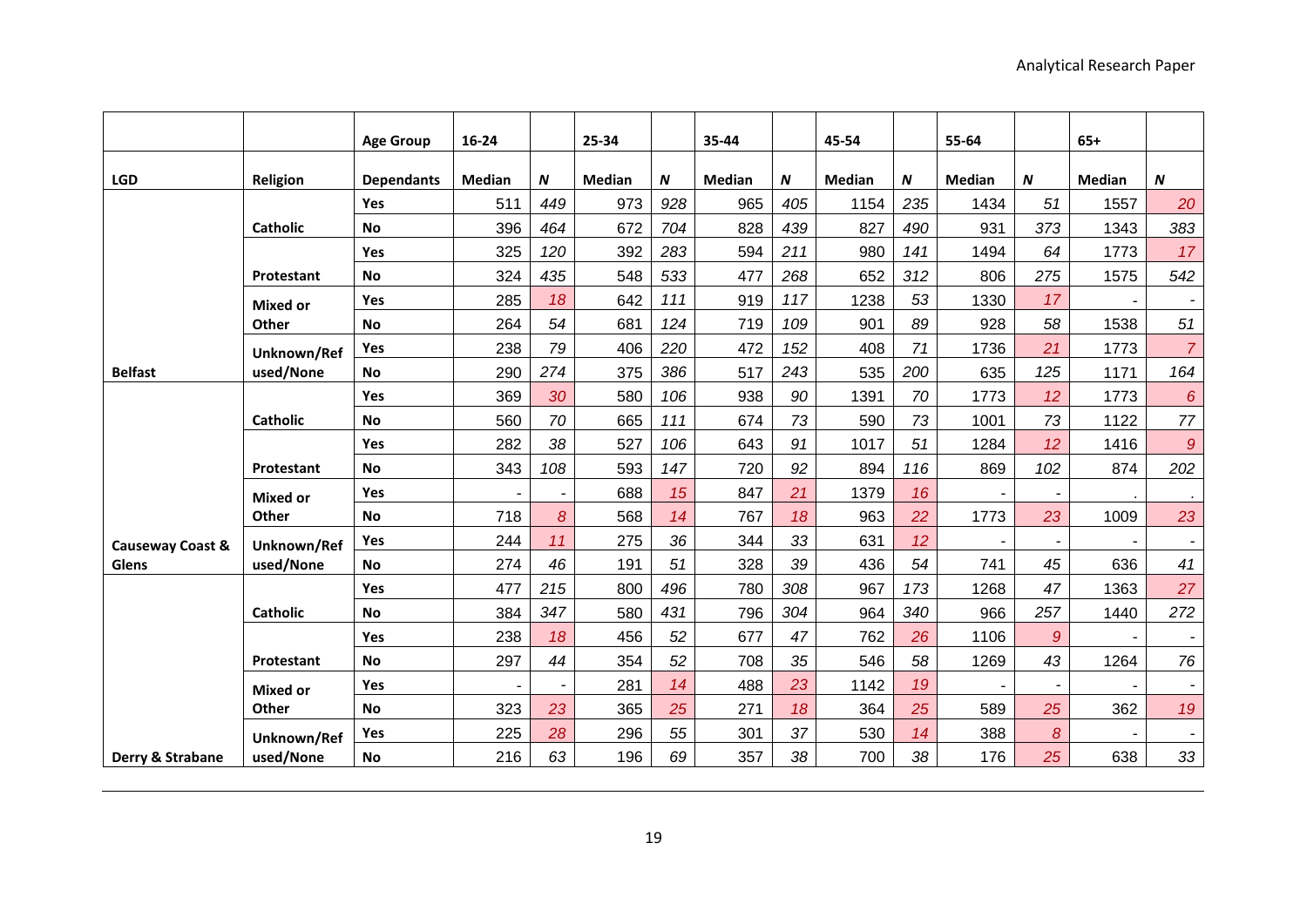|                              |                 | <b>Age Group</b>  | 16-24          |                | 25-34         |                 | 35-44         |     | 45-54         |                  | 55-64          |                          | $65+$         |                          |
|------------------------------|-----------------|-------------------|----------------|----------------|---------------|-----------------|---------------|-----|---------------|------------------|----------------|--------------------------|---------------|--------------------------|
| <b>LGD</b>                   | Religion        | <b>Dependants</b> | <b>Median</b>  | N              | <b>Median</b> | N               | <b>Median</b> | N   | <b>Median</b> | $\boldsymbol{N}$ | <b>Median</b>  | N                        | <b>Median</b> | N                        |
|                              |                 | Yes               | 274            | 29             | 382           | 100             | 450           | 84  | 814           | 49               | 1321           | 10                       |               | $\sim$                   |
|                              | <b>Catholic</b> | <b>No</b>         | 278            | 104            | 413           | 124             | 547           | 97  | 596           | 126              | 659            | 118                      | 1007          | 101                      |
|                              |                 | Yes               | 127            | $\overline{7}$ | 405           | 19              | 376           | 23  | 300           | 20               |                |                          |               |                          |
|                              | Protestant      | <b>No</b>         | 173            | 32             | 398           | 33              | 542           | 28  | 491           | 49               | 570            | 42                       | 958           | 51                       |
|                              | <b>Mixed or</b> | Yes               | $\blacksquare$ |                | 106           | 10 <sup>1</sup> | 722           | 11  | 921           | 10               |                | $\overline{\phantom{a}}$ |               | $\sim$                   |
|                              | Other           | <b>No</b>         | 394            | $\overline{7}$ | 559           | $6\overline{6}$ | 359           | 6   | 800           | 18               | 553            | 10                       | 875           | $\mathfrak{g}$           |
| Fermanagh &                  | Unknown/Ref     | Yes               |                |                | 691           | 17              | 266           | 16  | 884           | $\delta$         |                |                          |               | $\sim$                   |
| Omagh                        | used/None       | <b>No</b>         | 247            | 21             | 275           | 29              | 313           | 12  | 358           | 19               | 736            | 20                       | 442           | 18                       |
|                              |                 | Yes               | 540            | 14             | 530           | 52              | 587           | 49  | 730           | 23               | $\blacksquare$ |                          |               | $\overline{\phantom{a}}$ |
|                              | <b>Catholic</b> | <b>No</b>         | 236            | 34             | 426           | 60              | 706           | 32  | 819           | 45               | 526            | 25                       | 821           | 23                       |
|                              |                 | Yes               | 491            | 56             | 409           | 134             | 393           | 102 | 887           | 81               | 1689           | 22                       | 1773          | 10                       |
|                              | Protestant      | <b>No</b>         | 357            | 161            | 510           | 159             | 607           | 112 | 707           | 94               | 743            | 125                      | 1105          | 305                      |
|                              | <b>Mixed or</b> | Yes               |                |                | 581           | 21              | 642           | 25  | 469           | 8                | 1394           | 6                        |               |                          |
|                              | Other           | <b>No</b>         | 295            | 16             | 534           | 15              | 639           | 13  | 788           | 10               | 695            | 13                       | 1021          | 30                       |
| Lisburn &                    | Unknown/Ref     | <b>Yes</b>        | 226            | 27             | 271           | 53              | 263           | 40  | 470           | 25               | 923            | $\overline{9}$           |               | $\mathbf{r}$             |
| Castlereagh                  | used/None       | <b>No</b>         | 194            | 58             | 289           | 77              | 316           | 43  | 397           | 29               | 579            | 33                       | 1576          | 67                       |
|                              |                 | Yes               | 362            | 18             | 369           | 49              | 674           | 56  | 965           | 31               | 1401           | 12                       |               |                          |
|                              | <b>Catholic</b> | <b>No</b>         | 303            | 50             | 593           | 50              | 493           | 36  | 834           | 59               | 1324           | 41                       | 1302          | 68                       |
|                              |                 | <b>Yes</b>        | 323            | 63             | 333           | 142             | 673           | 123 | 834           | 93               | 1049           | 29                       | 1289          | $\overline{7}$           |
|                              | Protestant      | <b>No</b>         | 342            | 170            | 379           | 185             | 642           | 117 | 678           | 159              | 543            | 140                      | 1441          | 391                      |
|                              | <b>Mixed or</b> | <b>Yes</b>        |                |                | 342           | 20              | 523           | 25  | 751           | 13               |                |                          |               |                          |
|                              | Other           | <b>No</b>         | 232            | 11             | 618           | 22              | 354           | 18  | 1057          | 14               | 1163           | 19                       | 1315          | 31                       |
|                              | Unknown/Ref     | Yes               | 356            | 17             | 374           | 46              | 564           | 34  | 877           | 28               | 1164           | $\overline{7}$           |               |                          |
| <b>Mid &amp; East Antrim</b> | used/None       | <b>No</b>         | 293            | 43             | 426           | 54              | 833           | 46  | 508           | 44               | 685            | 44                       | 1640          | 61                       |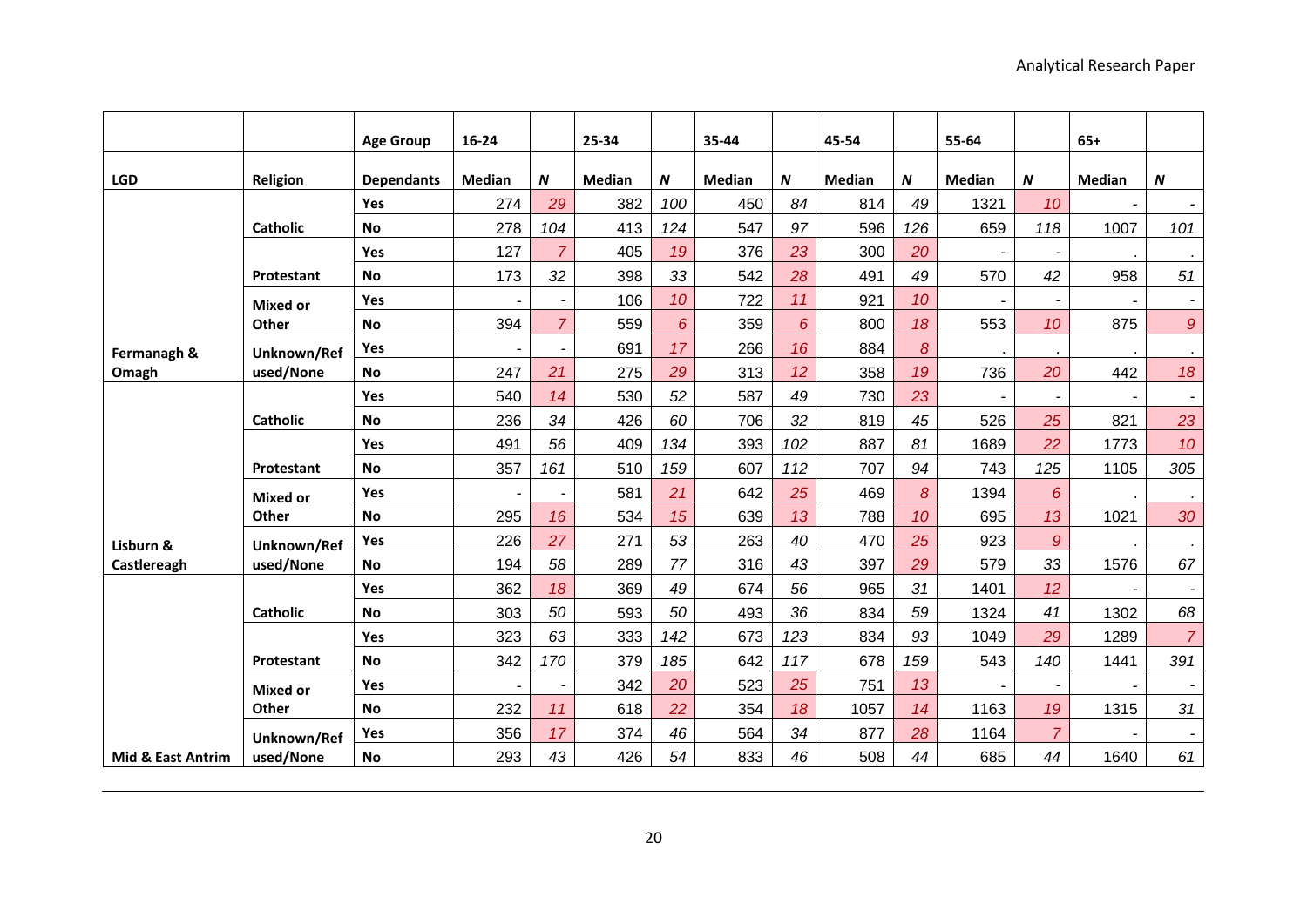|                           |                 | <b>Age Group</b>  | $16 - 24$      |                 | 25-34         |                 | 35-44  |                  | 45-54  |                  | 55-64  |                 | $65+$  |        |
|---------------------------|-----------------|-------------------|----------------|-----------------|---------------|-----------------|--------|------------------|--------|------------------|--------|-----------------|--------|--------|
| <b>LGD</b>                | Religion        | <b>Dependants</b> | Median         | N               | <b>Median</b> | N               | Median | $\boldsymbol{N}$ | Median | $\boldsymbol{N}$ | Median | N               | Median | N      |
|                           |                 | Yes               | 308            | 63              | 454           | 255             | 623    | 244              | 986    | 97               | 945    | 24              |        |        |
|                           | Catholic        | <b>No</b>         | 281            | 103             | 343           | 142             | 484    | 117              | 611    | 155              | 749    | 118             | 1388   | 95     |
|                           |                 | <b>Yes</b>        | 191            | 14              | 341           | 42              | 553    | 22               | 504    | 16               |        |                 |        |        |
|                           | Protestant      | <b>No</b>         | 289            | 27              | 344           | 42              | 317    | 23               | 700    | 47               | 849    | 50              | 947    | 50     |
|                           | <b>Mixed or</b> | <b>Yes</b>        |                |                 | 586           | 34              | 734    | 28               | 565    | 23               |        |                 |        |        |
|                           | Other           | <b>No</b>         | 363            | 13              | 375           | 20              | 314    | 20               | 447    | 14               | 936    | 19              | 488    | 15     |
|                           | Unknown/Ref     | Yes               | 405            | 6               | 332           | 12 <sup>2</sup> | 1352   | 14               | 1696   | 8                |        |                 | ۰      | ۰.     |
| <b>Mid Ulster</b>         | used/None       | <b>No</b>         | 238            | 6               | 1225          | 19              | 1491   | 9                | 629    | 20               | 513    | 12 <sup>2</sup> | 1370   | 11     |
|                           |                 | Yes               | 546            | 122             | 735           | 391             | 892    | 286              | 977    | 166              | 1611   | 43              | 1773   | 14     |
|                           | Catholic        | <b>No</b>         | 385            | 220             | 642           | 296             | 800    | 197              | 1086   | 259              | 814    | 223             | 1005   | 238    |
|                           |                 | Yes               | 372            | 23              | 680           | 48              | 939    | 29               | 889    | 22               | 1773   | $\mathcal{Q}$   |        |        |
|                           | Protestant      | <b>No</b>         | 261            | 24              | 484           | 31              | 399    | 26               | 399    | 37               | 573    | 25              | 1079   | 67     |
|                           | <b>Mixed or</b> | <b>Yes</b>        | $\blacksquare$ |                 | 658           | 10              | 897    | 32               | 1773   | 15               | 1716   | $\overline{7}$  |        |        |
|                           | Other           | <b>No</b>         | 704            | 12 <sup>2</sup> | 1626          | 22              | 818    | 19               | 1349   | 19               | 705    | 18              | 695    | 23     |
| <b>Newry Mourne &amp;</b> | Unknown/Ref     | Yes               | 258            | 11              | 902           | 35              | 842    | 27               | 1430   | 26               | 902    | 6               |        | $\sim$ |
| Down                      | used/None       | <b>No</b>         | 281            | 51              | 638           | 61              | 474    | 39               | 806    | 49               | 1108   | 43              | 1565   | 60     |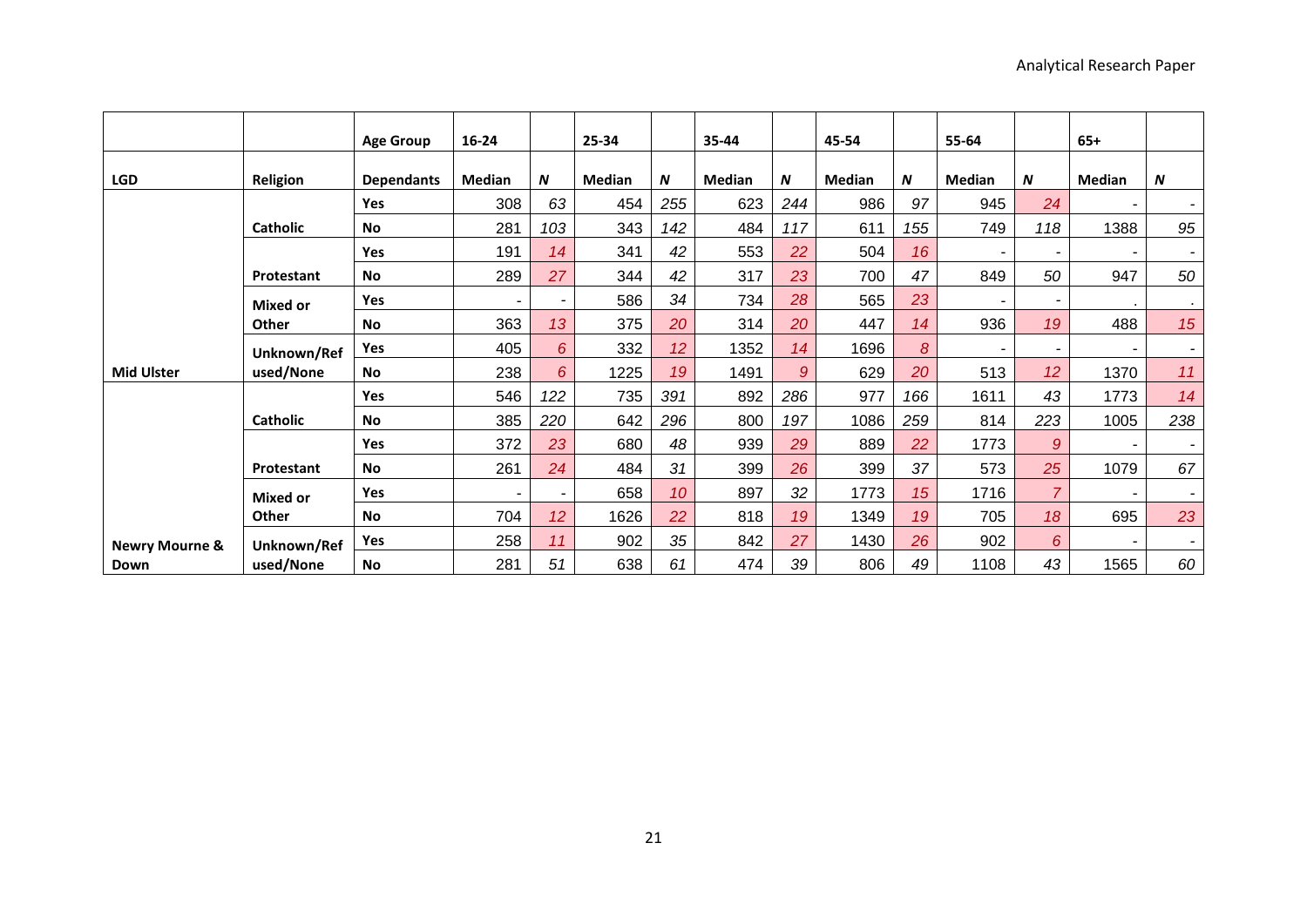<span id="page-21-0"></span>

| ANNEX C: DAYS ON WAITING LIST FOR THOSE ALLOCATED SOCIAL HOUSING BY DATE OF DATA EXTRACT |                   |                   |               |     |               |                  |               |                  |        |     |               |                  |                |                          |
|------------------------------------------------------------------------------------------|-------------------|-------------------|---------------|-----|---------------|------------------|---------------|------------------|--------|-----|---------------|------------------|----------------|--------------------------|
|                                                                                          |                   | <b>Age Group</b>  | 16-24         |     | 25-34         |                  | 35-44         |                  | 45-54  |     | 55-64         |                  | $65+$          |                          |
| LGD                                                                                      | Religion          | <b>Dependants</b> | <b>Median</b> | N   | <b>Median</b> | $\boldsymbol{N}$ | <b>Median</b> | $\boldsymbol{N}$ | Median | N   | <b>Median</b> | $\boldsymbol{N}$ | <b>Median</b>  | $\boldsymbol{N}$         |
|                                                                                          |                   | Yes               | 368           | 57  | 418           | 137              | 320           | 76               | 603    | 40  | 357           |                  | 652            |                          |
|                                                                                          | <b>Catholic</b>   | <b>No</b>         | 285           | 41  | 295           | 82               | 287           | 57               | 291    | 48  | 350           | 51               | 207            | 42                       |
|                                                                                          |                   | Yes               | 289           | 96  | 301           | 266              | 267           | 139              | 337    | 104 | 513           | 22               |                | $\blacksquare$           |
|                                                                                          | Protestant        | <b>No</b>         | 181           | 191 | 259           | 265              | 232           | 164              | 245    | 138 | 279           | 163              | 240            | 243                      |
|                                                                                          | <b>Mixed or</b>   | Yes               | 253           | 10  | 449           | 31               | 617           | 30               | 380    | 17  | 904           | 6                |                |                          |
|                                                                                          | Other             | <b>No</b>         | 423           | 11  | 419           | 39               | 612           | 22               | 351    | 24  | 336           | 13               | 258            | 25                       |
| Antrim &                                                                                 | Unknown/Ref       | Yes               | 247           | 24  | 379           | 59               | 236           | 45               | 205    | 32  | $\sim$        |                  | $\blacksquare$ | $\overline{\phantom{a}}$ |
| Newtownabbey                                                                             | used/None         | <b>No</b>         | 241           | 34  | 243           | 69               | 198           | 39               | 382    | 44  | 296           | 49               | 173            | 45                       |
|                                                                                          |                   | Yes               | 400           | 8   | 357           | 51               | 251           | 19               | 380    | 8   | 313           | 6                |                |                          |
|                                                                                          | <b>Catholic</b>   | <b>No</b>         | 212           | 16  | 284           | 23               | 268           | 27               | 318    | 22  | 223           | 38               | 294            | 47                       |
|                                                                                          |                   | Yes               | 251           | 164 | 255           | 309              | 309           | 197              | 364    | 135 | 489           | 28               | 808            | 10                       |
|                                                                                          | <b>Protestant</b> | <b>No</b>         | 218           | 203 | 264           | 280              | 280           | 160              | 278    | 173 | 350           | 198              | 261            | 378                      |
|                                                                                          | <b>Mixed or</b>   | Yes               | 307           | 15  | 359           | 49               | 422           | 29               | 587    | 15  | 987           | $\overline{7}$   |                | $\cdot$                  |
|                                                                                          | Other             | <b>No</b>         | 238           | 22  | 625           | 30               | 378           | 31               | 257    | 36  | 472           | 33               | 387            | 29                       |
| Ards & North                                                                             | Unknown/Ref       | Yes               | 200           | 25  | 285           | 53               | 184           | 36               | 573    | 34  | 491           | 10               |                |                          |
| Down                                                                                     | used/None         | <b>No</b>         | 160           | 70  | 279           | 71               | 340           | 30               | 277    | 45  | 347           | 43               | 239            | 77                       |
|                                                                                          |                   | Yes               | 218           | 90  | 225           | 299              | 270           | 193              | 416    | 116 | 393           | 26               |                | $\overline{\phantom{a}}$ |
|                                                                                          | <b>Catholic</b>   | No                | 203           | 137 | 210           | 197              | 224           | 133              | 356    | 194 | 314           | 181              | 371            | 138                      |
|                                                                                          |                   | Yes               | 146           | 76  | 207           | 141              | 185           | 110              | 256    | 75  | 392           | 14               |                |                          |
|                                                                                          | Protestant        | <b>No</b>         | 145           | 128 | 151           | 176              | 172           | 93               | 201    | 142 | 174           | 141              | 163            | 184                      |
|                                                                                          | <b>Mixed or</b>   | <b>Yes</b>        | 189           | 17  | 177           | 48               | 226           | 55               | 394    | 25  | 637           | $\overline{7}$   |                |                          |
|                                                                                          | Other             | <b>No</b>         | 209           | 22  | 195           | 33               | 148           | 25               | 423    | 30  | 191           | 34               | 161            | 23                       |
| <b>Armagh Banbridge</b>                                                                  | Unknown/Ref       | Yes               | 146           | 8   | 136           | 30               | 271           | 17               |        |     |               |                  |                | $\bullet$                |
| & Craigavon                                                                              | used/None         | <b>No</b>         | 115           | 23  | 181           | 31               | 228           | 19               | 154    | 33  | 320           | 16               | 209            | 20                       |
|                                                                                          |                   | <b>Age Group</b>  | 16-24         |     | 25-34         |                  | 35-44         |                  | 45-54  |     | 55-64         |                  | $65+$          |                          |

# **ANNEX C:** DAYS ON WAITING LIST FOR THOSE **ALLOCATED** SOCIAL HOUSING BY DATE OF DATA EXTRACT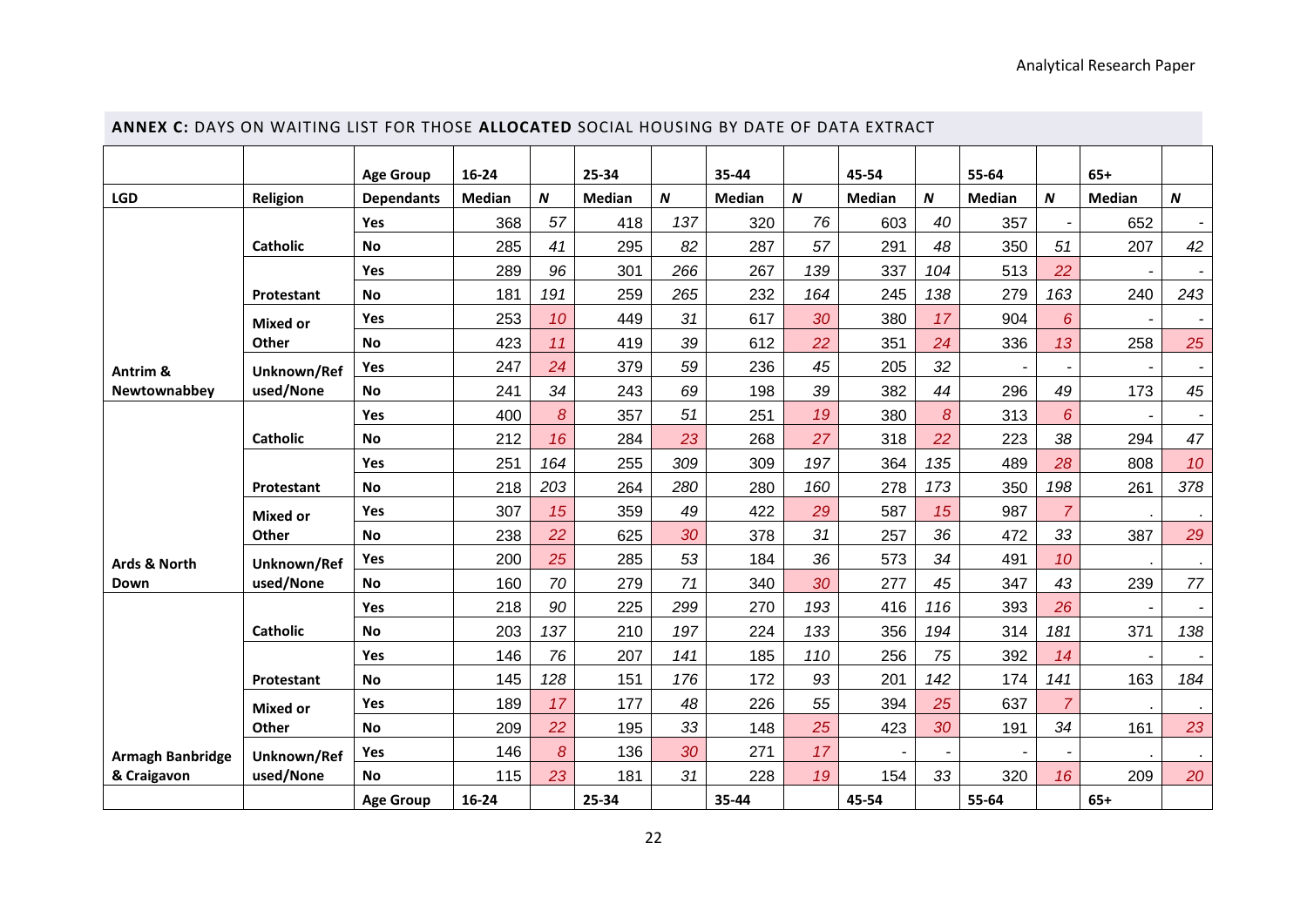| <b>LGD</b>       | Religion        | <b>Dependants</b> | <b>Median</b> | $\boldsymbol{N}$ | <b>Median</b> | N    | <b>Median</b> | $\pmb N$ | Median | N   | <b>Median</b> | $\boldsymbol{N}$ | <b>Median</b>            | N                        |
|------------------|-----------------|-------------------|---------------|------------------|---------------|------|---------------|----------|--------|-----|---------------|------------------|--------------------------|--------------------------|
|                  |                 | Yes               | 644           | 306              | 892           | 1144 | 529           | 367      | 643    | 177 | 802           | 39               |                          |                          |
|                  | <b>Catholic</b> | <b>No</b>         | 524           | 211              | 557           | 534  | 571           | 320      | 583    | 329 | 415           | 364              | 329                      | 305                      |
|                  |                 | Yes               | 233           | 368              | 278           | 744  | 277           | 369      | 316    | 214 | 431           | 72               | 746                      | 23                       |
|                  | Protestant      | <b>No</b>         | 248           | 679              | 315           | 985  | 293           | 471      | 281    | 450 | 256           | 412              | 220                      | 587                      |
|                  | <b>Mixed or</b> | Yes               | 236           | 21               | 429           | 113  | 495           | 110      | 579    | 60  | 756           | 14               |                          | $\overline{\phantom{a}}$ |
|                  | Other           | <b>No</b>         | 331           | 47               | 416           | 114  | 432           | 87       | 550    | 78  | 449           | 68               | 385                      | 56                       |
|                  | Unknown/Ref     | Yes               | 258           | 57               | 421           | 195  | 328           | 112      | 318    | 56  | 372           | 21               |                          | $\overline{\phantom{a}}$ |
| <b>Belfast</b>   | used/None       | <b>No</b>         | 253           | 178              | 336           | 289  | 268           | 161      | 319    | 156 | 313           | 142              | 199                      | 155                      |
|                  |                 | Yes               | 278           | 45               | 259           | 114  | 375           | 70       | 331    | 48  | 478           | 11               | $\overline{\phantom{a}}$ | $\blacksquare$           |
|                  | <b>Catholic</b> | <b>No</b>         | 237           | 61               | 280           | 107  | 308           | 56       | 326    | 81  | 294           | 64               | 183                      | 64                       |
|                  |                 | Yes               | 207           | 109              | 276           | 200  | 259           | 110      | 287    | 69  | 713           | 8                | 671                      | $\boldsymbol{8}$         |
|                  | Protestant      | <b>No</b>         | 158           | 106              | 222           | 139  | 258           | 70       | 197    | 95  | 228           | 100              | 159                      | 200                      |
|                  | <b>Mixed or</b> | Yes               | 261           | $\boldsymbol{8}$ | 292           | 25   | 246           | 19       | 725    | 12  |               |                  |                          | $\sim$                   |
|                  | Other           | <b>No</b>         | 342           | 14               | 206           | 22   | 487           | 25       | 402    | 18  | 220           | 18               | 247                      | 19                       |
| Causeway Coast & | Unknown/Ref     | <b>Yes</b>        | 260           | 19               | 129           | 34   | 322           | 22       | 389    | 24  | ÷             |                  |                          | $\sim$                   |
| Glens            | used/None       | <b>No</b>         | 238           | 24               | 298           | 41   | 264           | 28       | 394    | 30  | 226           | 24               | 208                      | 31                       |
|                  |                 | Yes               | 497           | 220              | 569           | 750  | 407           | 410      | 477    | 222 | 631           | 40               | $\blacksquare$           | $\overline{\phantom{a}}$ |
|                  | <b>Catholic</b> | <b>No</b>         | 363           | 158              | 414           | 266  | 429           | 171      | 512    | 212 | 373           | 184              | 323                      | 205                      |
|                  |                 | Yes               | 258           | 32               | 279           | 100  | 254           | 66       | 247    | 46  | 266           | $\overline{7}$   |                          |                          |
|                  | Protestant      | <b>No</b>         | 199           | 56               | 222           | 80   | 211           | 40       | 254    | 60  | 263           | 51               | 155                      | 66                       |
|                  | <b>Mixed or</b> | Yes               |               |                  | 355           | 12   | 343           | 15       | 701    | 10  |               |                  |                          |                          |
|                  | Other           | <b>No</b>         | 348           | 6                | 264           | 10   | 623           | 13       |        |     | 315           | 15               | 394                      | 24                       |
|                  | Unknown/Ref     | Yes               | 295           | $\overline{7}$   | 490           | 49   | 430           | 14       | 198    | 17  |               |                  |                          | $\sim$                   |
| Derry & Strabane | used/None       | No                | 398           | 22               | 338           | 15   | 213           | 16       | 306    | 24  | 409           | 17               | 146                      | 20                       |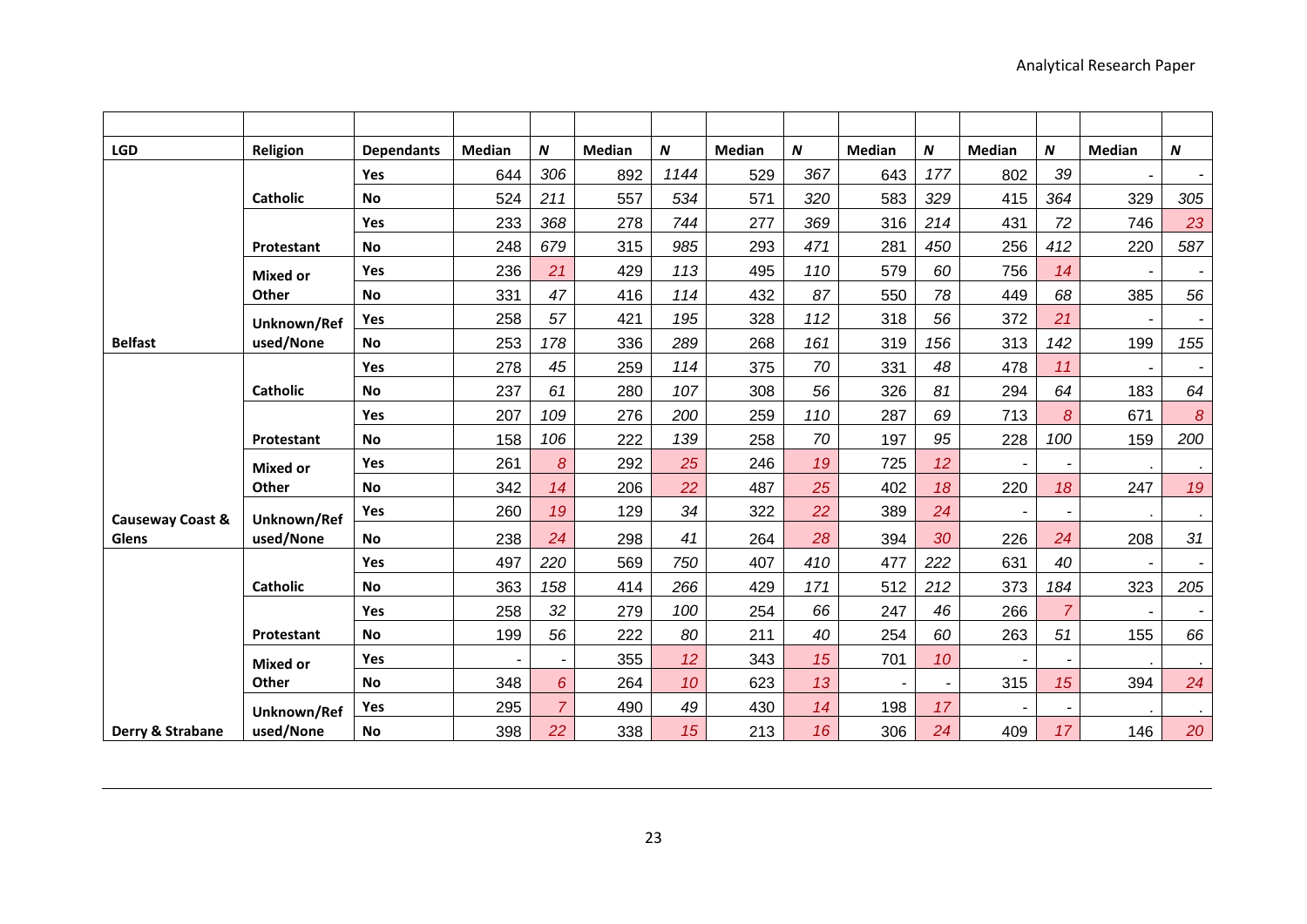|                   |                 | <b>Age Group</b>  | 16-24          |                          | 25-34         |     | 35-44         |                  | 45-54         |                | 55-64                    |                          | $65+$                    |                          |
|-------------------|-----------------|-------------------|----------------|--------------------------|---------------|-----|---------------|------------------|---------------|----------------|--------------------------|--------------------------|--------------------------|--------------------------|
| <b>LGD</b>        | Religion        | <b>Dependants</b> | <b>Median</b>  | $\boldsymbol{N}$         | <b>Median</b> | N   | <b>Median</b> | $\boldsymbol{N}$ | <b>Median</b> | N              | <b>Median</b>            | $\boldsymbol{N}$         | <b>Median</b>            | $\boldsymbol{N}$         |
|                   |                 | Yes               | 136            | 33                       | 217           | 176 | 226           | 122              | 281           | 57             | 395                      | 12                       |                          | $\epsilon$               |
|                   | <b>Catholic</b> | <b>No</b>         | 173            | 99                       | 217           | 171 | 238           | 97               | 217           | 119            | 165                      | 115                      | 194                      | 135                      |
|                   |                 | Yes               | 213            | 13                       | 176           | 40  | 189           | 26               | 139           | 23             | 139                      | $\overline{7}$           |                          | $\bullet$                |
|                   | Protestant      | No                | 130            | 40                       | 267           | 40  | 315           | 44               | 310           | 30             | 219                      | 36                       | 172                      | 58                       |
|                   | <b>Mixed or</b> | <b>Yes</b>        | $\blacksquare$ | $\overline{\phantom{a}}$ | 285           | 14  | 494           | 16               | 280           | $\mathcal{Q}$  | $\blacksquare$           | $\overline{\phantom{a}}$ |                          | $\bullet$                |
|                   | Other           | <b>No</b>         | 218            | 13                       | 181           | 17  | 151           | 12               | 204           | $\delta$       | 96                       | 15                       | 650                      | 13                       |
| Fermanagh &       | Unknown/Ref     | <b>Yes</b>        |                |                          | 206           | 19  | 85            | 17               | 297           | $\overline{8}$ |                          |                          |                          | $\sim$                   |
| Omagh             | used/None       | <b>No</b>         | 128            | 24                       | 209           | 21  | 161           | 19               | 130           | 23             | 177                      | 20                       | 293                      | 24                       |
|                   |                 | Yes               | 378            | 30                       | 505           | 85  | 533           | 57               | 495           | 17             | 1191                     | $\overline{7}$           |                          | $\bullet$                |
|                   | <b>Catholic</b> | <b>No</b>         | 362            | 24                       | 401           | 56  | 442           | 33               | 305           | 41             | 237                      | 32                       | 262                      | 27                       |
|                   |                 | Yes               | 335            | 130                      | 371           | 264 | 378           | 153              | 383           | 111            | 869                      | 25                       |                          | $\blacksquare$           |
|                   | Protestant      | <b>No</b>         | 262            | 130                      | 367           | 207 | 325           | 121              | 310           | 150            | 253                      | 171                      | 227                      | 228                      |
|                   | <b>Mixed or</b> | <b>Yes</b>        |                |                          | 399           | 40  | 339           | 23               | 632           | 20             |                          |                          |                          | $\overline{\phantom{a}}$ |
|                   | Other           | <b>No</b>         | 434            | 16                       | 348           | 21  | 292           | 24               | 580           | 10             | 225                      | 14                       | 147                      | 17                       |
| Lisburn &         | Unknown/Ref     | Yes               | 195            | 24                       | 238           | 48  | 315           | 35               | 346           | 18             | $\overline{\phantom{a}}$ |                          | $\overline{\phantom{a}}$ | $\blacksquare$           |
| Castlereagh       | used/None       | <b>No</b>         | 174            | 35                       | 274           | 56  | 231           | 31               | 395           | 30             | 212                      | 33                       | 143                      | 46                       |
|                   |                 | Yes               | 288            | 12                       | 314           | 66  | 409           | 50               | 599           | 21             | 1157                     | 6                        | $\blacksquare$           | $\blacksquare$           |
|                   | <b>Catholic</b> | <b>No</b>         | 262            | 24                       | 305           | 56  | 306           | 36               | 415           | 43             | 538                      | 32                       | 269                      | 42                       |
|                   |                 | <b>Yes</b>        | 223            | 91                       | 251           | 231 | 344           | 137              | 467           | 78             | 613                      | 18                       | 485                      | $\boldsymbol{9}$         |
|                   | Protestant      | <b>No</b>         | 256            | 193                      | 296           | 242 | 322           | 131              | 296           | 141            | 298                      | 151                      | 314                      | 302                      |
|                   | <b>Mixed or</b> | Yes               |                |                          | 477           | 14  | 624           | 20               | 686           | 12             |                          |                          |                          | $\bullet$                |
|                   | Other           | <b>No</b>         | 216            | 12                       | 292           | 26  | 231           | 8                | 269           | 18             | 364                      | 22                       | 542                      | 12 <sup>°</sup>          |
|                   | Unknown/Ref     | Yes               | 247            | 23                       | 368           | 70  | 306           | 45               | 952           | 23             |                          |                          |                          |                          |
| Mid & East Antrim | used/None       | <b>No</b>         | 242            | 62                       | 220           | 62  | 361           | 49               | 310           | 39             | 679                      | 37                       | 268                      | 64                       |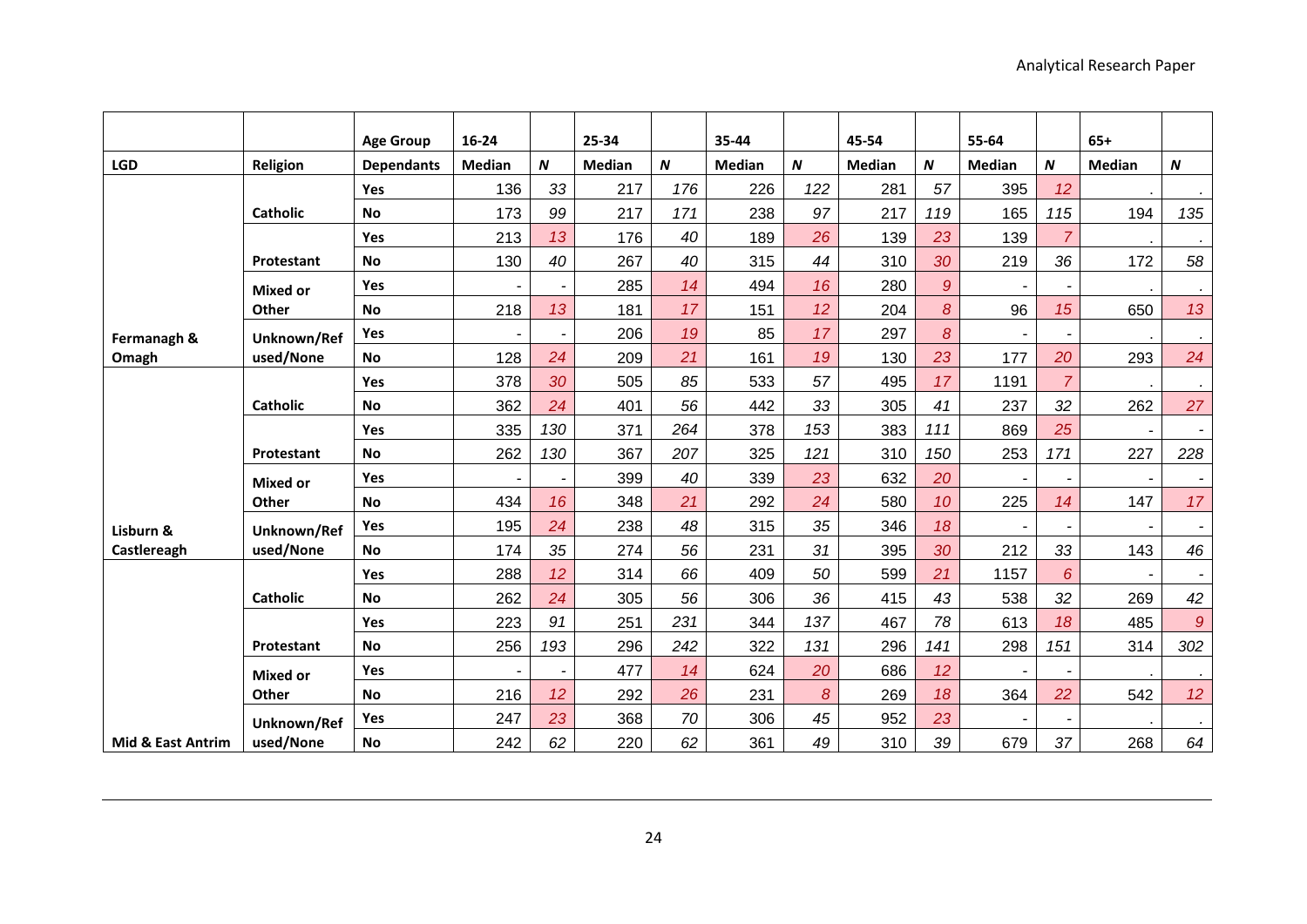|                           |                 | <b>Age Group</b>  | $16 - 24$ |                  | 25-34  |     | 35-44  |                  | 45-54  |                 | 55-64  |                  | $65+$                    |                          |
|---------------------------|-----------------|-------------------|-----------|------------------|--------|-----|--------|------------------|--------|-----------------|--------|------------------|--------------------------|--------------------------|
| <b>LGD</b>                | Religion        | <b>Dependants</b> | Median    | $\boldsymbol{N}$ | Median | N   | Median | $\boldsymbol{N}$ | Median | N               | Median | $\boldsymbol{N}$ | Median                   | $\boldsymbol{N}$         |
|                           |                 | Yes               | 291       | 58               | 281    | 196 | 348    | 142              | 400    | 75              | 923    | 18               | $\overline{\phantom{a}}$ | $\sim$                   |
|                           | Catholic        | <b>No</b>         | 215       | 51               | 326    | 108 | 296    | 62               | 328    | 84              | 448    | 77               | 180                      | 74                       |
|                           |                 | Yes               | 146       | 16               | 192    | 66  | 248    | 36               | 402    | 27              | 217    | 9                | $\overline{\phantom{a}}$ | $\overline{\phantom{a}}$ |
|                           | Protestant      | <b>No</b>         | 208       | 50               | 189    | 69  | 141    | 48               | 224    | 61              | 203    | 54               | 198                      | 60                       |
|                           | <b>Mixed or</b> | Yes               |           |                  | 245    | 31  | 389    | 20               | 1125   | 9               | 267    | 6                |                          | $\sim$                   |
|                           | Other           | <b>No</b>         | 115       | 8                | 144    | 17  | 133    | 8                | 176    | 22              | 257    | 9                | 143                      | 12 <sup>°</sup>          |
|                           | Unknown/Ref     | Yes               |           |                  | 701    | 19  | 455    | 15               | 559    | 15              | ۰      |                  |                          | $\sim$                   |
| <b>Mid Ulster</b>         | used/None       | <b>No</b>         | 224       | 11               | 527    | 14  | 447    | 12               | 435    | 15              | 434    | 17               | 133                      | 21                       |
|                           |                 | Yes               | 414       | 94               | 499    | 382 | 472    | 217              | 571    | 123             | 857    | 35               | 910                      | 9                        |
|                           | <b>Catholic</b> | <b>No</b>         | 276       | 79               | 324    | 213 | 420    | 142              | 371    | 169             | 450    | 172              | 280                      | 151                      |
|                           |                 | Yes               | 425       | 17               | 286    | 21  | 398    | 20               | 595    | 18              | ۰      |                  |                          | $\bullet$                |
|                           | Protestant      | <b>No</b>         | 291       | 16               | 279    | 29  | 348    | 15               | 384    | 25              | 384    | 22               | 206                      | 60                       |
|                           | <b>Mixed or</b> | Yes               | 361       | 8                | 671    | 27  | 961    | 20               | 687    | 12 <sup>°</sup> | ۰      |                  |                          | $\cdot$                  |
|                           | <b>Other</b>    | <b>No</b>         |           |                  | 488    | 11  | 294    | 10               | 592    | 16              | 772    | 15 <sup>15</sup> | 540                      | 17                       |
| <b>Newry Mourne &amp;</b> | Unknown/Ref     | Yes               | 219       | 8                | 316    | 42  | 444    | 32               | 1250   | 23              | 645    | 10               | $\overline{\phantom{0}}$ | $\overline{\phantom{a}}$ |
| Down                      | used/None       | <b>No</b>         | 439       | 25               | 442    | 36  | 262    | 45               | 245    | 33              | 238    | 35               | 224                      | 33                       |

| <b>Notation</b> |                          |
|-----------------|--------------------------|
|                 | Number of cases          |
|                 | Cell count is 5 or less  |
| Highlighted red | Cell count is 30 or less |